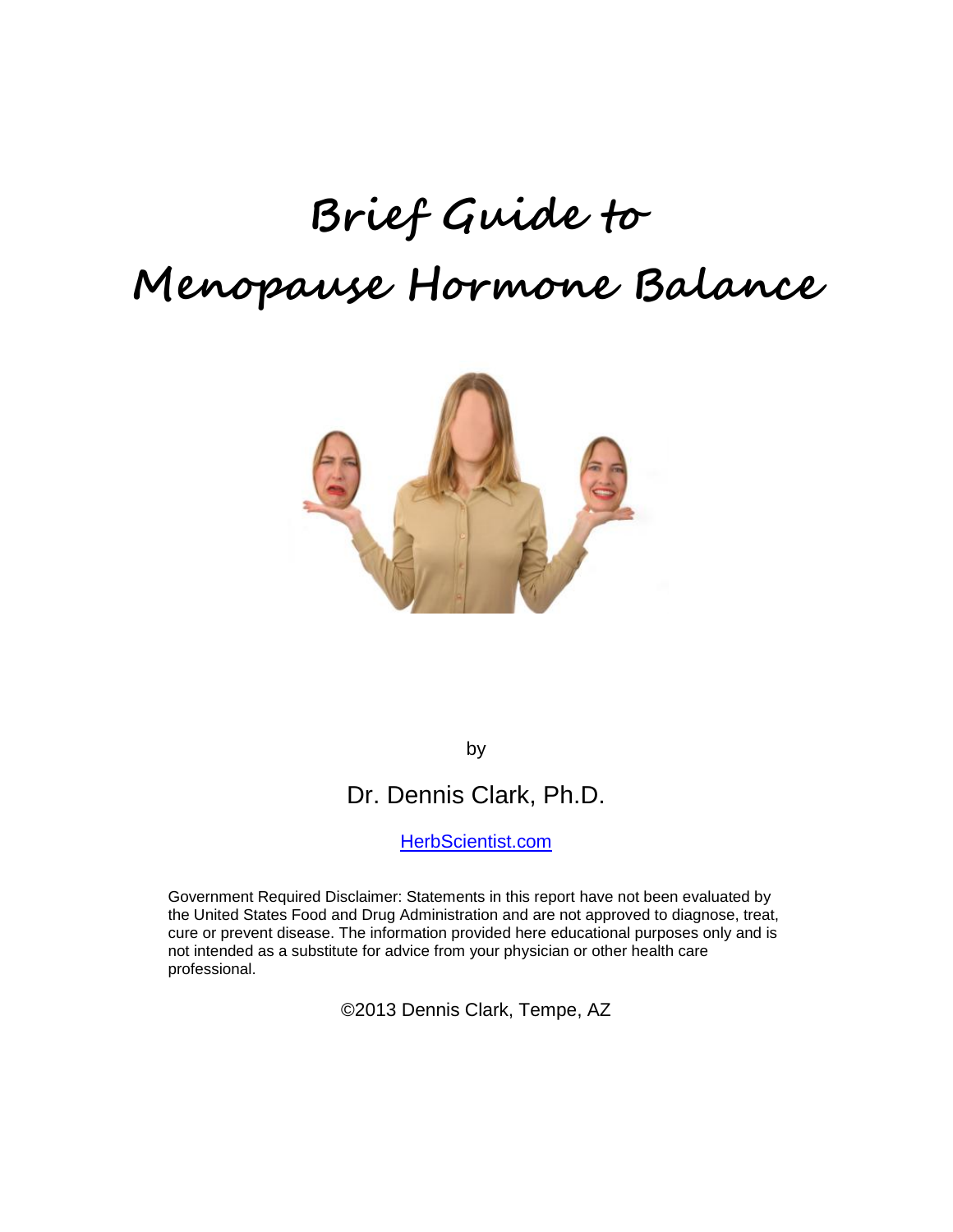# **Brief Guide to Menopause Hormone Balance**

#### **CONTENTS**

**For Starters: A Little Clarity**

**What is** *Normal* **Transition? - Cultural Evidence**

**The Main Issues in a Nutshell**

**Epidemic of Progesterone Deficiency**

**How Best to Raise Progesterone Levels**

**Yams are** *NOT* **a Source of Progesterone**

**Other Key Steroid Hormones**

**DHEA**

**Cortisol**

**Avoiding Xenoestrogens is Crucial**

**Phytoestrogens are** *NOT* **Human Estrogens**

**The Real Benefits of Phytoestrogens**

**Top 4 Menopause Herbs**

**Black Cohosh**

**Dong Quai**

**Flaxseed Oil**

**Borage Oil**

**Thyroid Confusion**

**Role of Excess Fat in Estrogen Dominance**

**Help with Bone Health**

**Minerals with Phytoestrogens**

**Strontium: Miracle Bone Mineral?**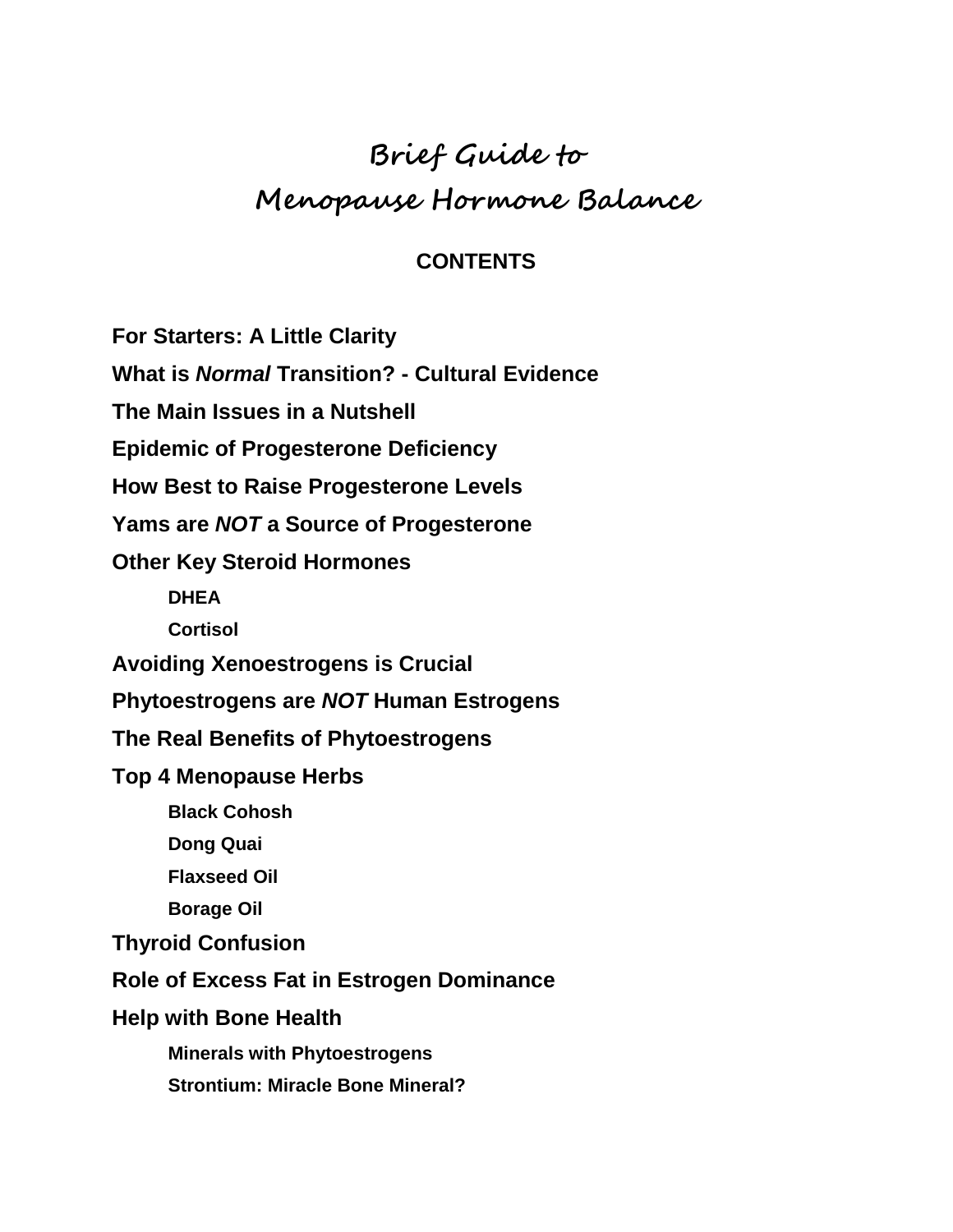#### **Balancing the Master Hormone**

Since this is a *brief* guide, it offers pointers on the main issues regarding menopause and on natural approaches to solving them. A lot of research has gone into the subject material of this guide and many, many books have already been written about menopause. The best research material on natural approaches to menopause is available in three primary sources, all of which summarize the science behind natural treatment strategies for achieving hormone balance. The first is the landmark book by the late Dr. John R. Lee, with Virginia Hopkins, "What Your Doctor May Not Tell You About Menopause: The Breakthrough Book on Natural Hormone Balance," revised edition (2004). The second is the expanded  $4<sup>th</sup>$  edition (2003) of, "Disease Prevention and Treatment," from the Life Extension Foundation. This book contains several chapters that bear on the issues of hormone balance. The third is, "Grow Young with HGH," by Dr. Ronald Klatz, with Carol Kahn (1997). It shows how the master of master hormones, HGH (human growth hormone), influences a total hormone profile.

These are the best sources for your own reading when you want to learn as much as you can about menopause. Most of the information in these books is relatively current, and most of the details about natural hormone balance in them are correct as far as I can tell (with some exceptions). Newer primary research is appearing every day in medical journals, which you can search in [PubMed,](http://www.ncbi.nlm.nih.gov/pubmed/) the medical research database that is maintained by the U.S. National Institutes of Health. Journals that are summarized on this database are mostly by scientists and for scientists, although you can occasionally glean non-technical information from editorials and news summaries in the medical journals that PubMed reviews.

# **For Starters: A Little Clarity**

Some of the terminology regarding menopause is often misused or ill-defined. The simplest definition of menopause is the complete cessation of menstrual periods. The diagnosis of menopause is less certain, so the medical community has agreed to calling it "official" menopause after 12 consecutive months without menstruation.

By that definition, there is no such thing as postmenopause, although this term is widely used. There is no development that comes after menopause. A woman either has menstrual cycles or she doesn"t.

The overlap between premenopause and perimenopause leads to confusion about what these terms really mean and how to distinguish them. These kinds of terms represent the medicalization of menopause. For practical purposes, this guide uses the term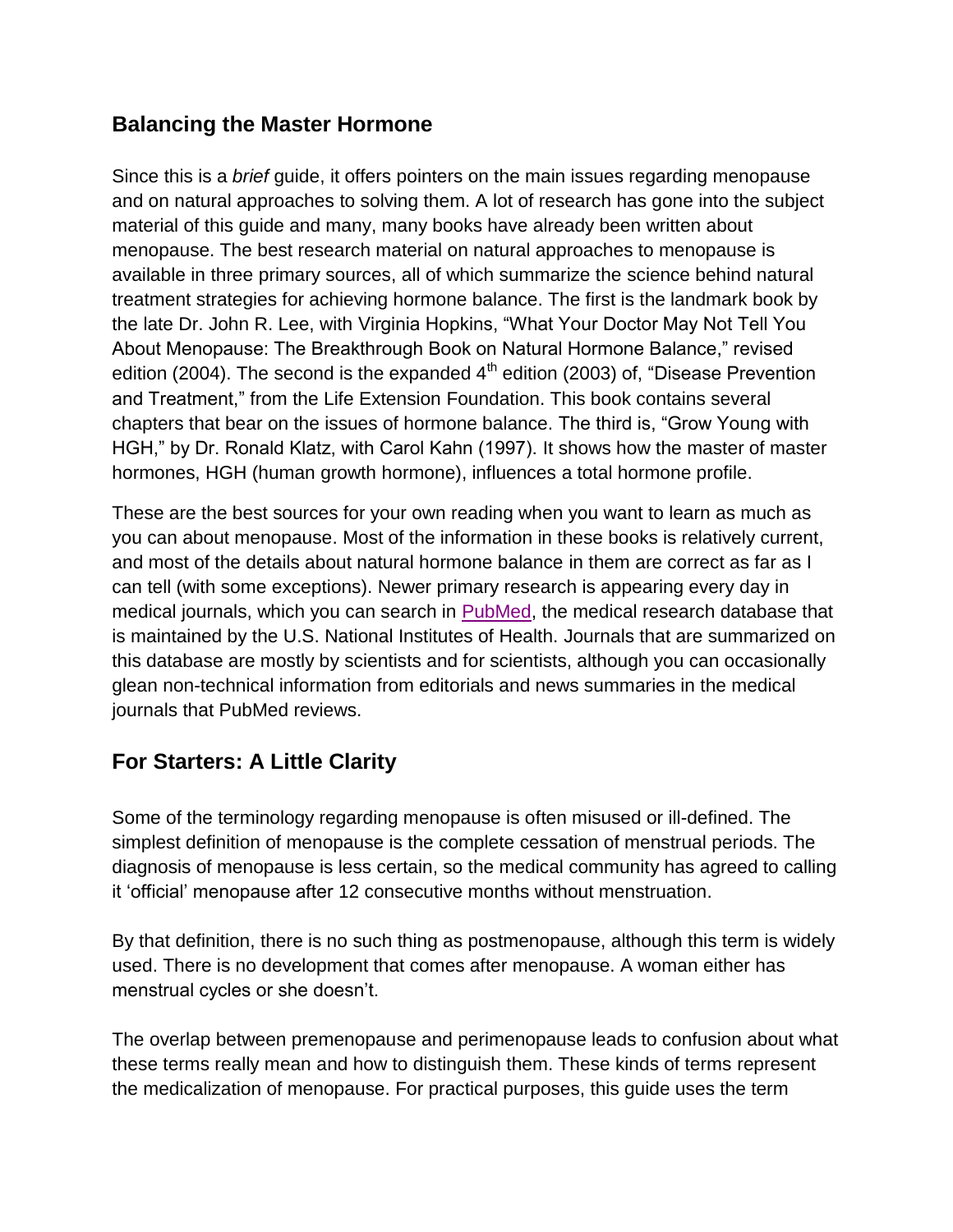"transition" to indicate any time period during which symptoms could be due to upcoming menopause. This term is easy to use, has a clear meaning, and is no more ambiguous than the medical terms above.

#### **What is** *Normal* **Transition? - Cultural Evidence**

The incidence of transition symptoms – the so-called symptoms of menopause – is highest in certain western industrialized countries, including the U.S. Other industrialized countries, such as Japan, are characterized by a much lower rate of transition symptoms. Scientists have accepted the role of dietary soy, which contains isoflavone phytoestrogens, as the main source of preventing transition symptoms.

In some isolated cultures, where a long and healthy life past 90 and even into the 100s is normal, the unpleasant symptoms of women"s transition to menopause are unknown. The people of four of these cultures are the subject of an excellent book, "Healthy at 100," by John Robbins (2006).

The main point that Robbins makes about these cultures is that their lifestyles are the foundation of their health and longevity. The primary distinguishing features of such healthy lifestyles include a diet of fresh foods that are mostly plant-based, a high level of daily physical activity, relatively little mental stress, and a strong interconnectedness among family and friends.

These observations indicate that the symptoms of transition are due to lifestyle choices. Strategies for reducing or eliminating these symptoms, therefore, entail making different lifestyle choices. You can look at it as undoing the causes of unpleasant transition symptoms, toward recovering the good health that you are supposed to have. It does not, by the way, mean taking drugs or unnatural hormones that hide symptoms or make your hormone imbalance worse.

# **The Main Issues in a Nutshell**

Transition symptoms are mostly driven by a handful of underlying physiological changes that are related to one another. First and foremost is the development of estrogen dominance internally as a result of progesterone deficiency and externally as a result of environmental toxins. Second in line is a deficiency in dietary iodine, which leads to poor thyroid function and the formation of fibroids. Third is weight gain, which has its own influence on hormone balance. Finally, the rate of aging, which is controllable to a great extent, has a big impact on how well you respond to changing hormone levels.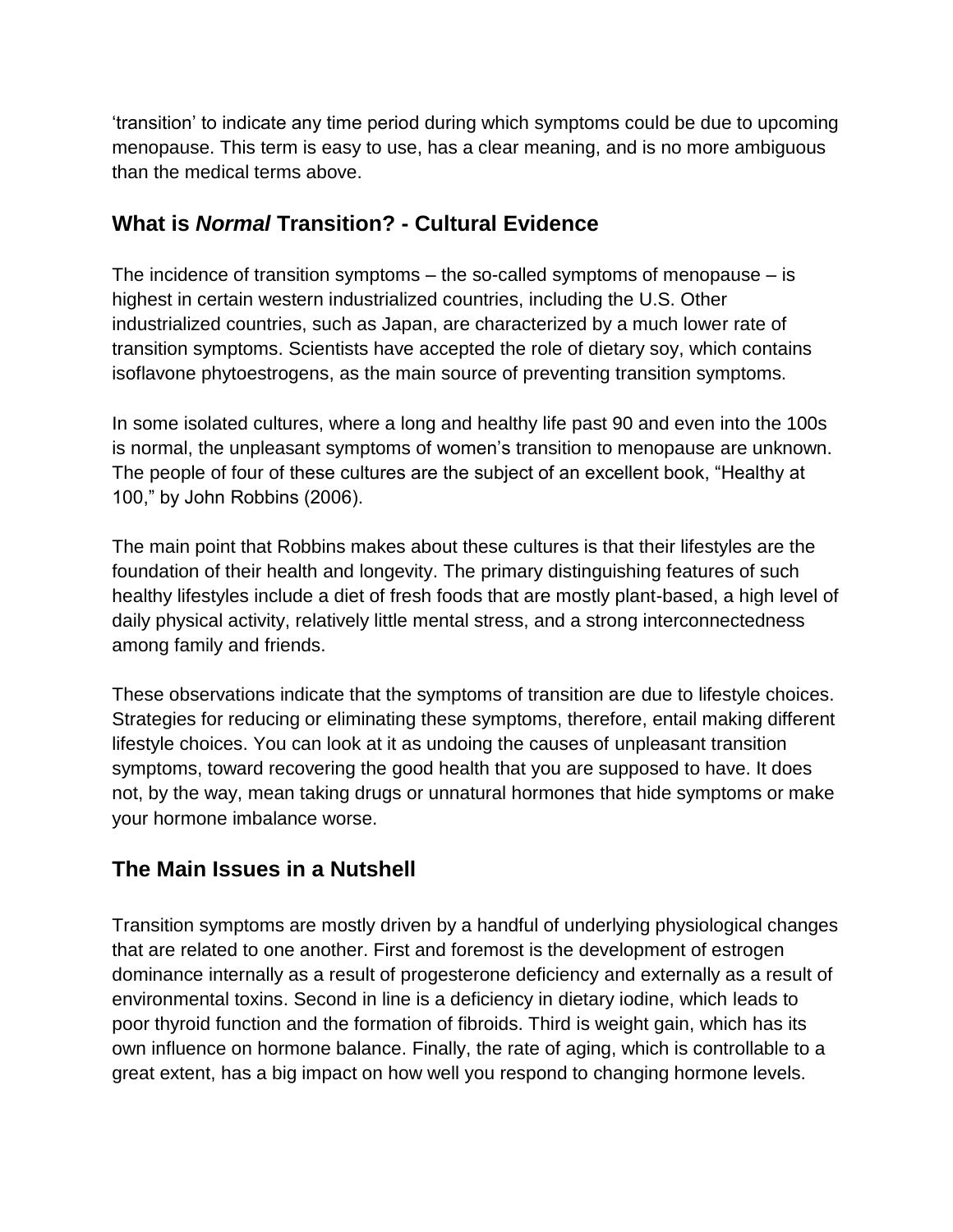Further explanation of how these factors lead to transition symptoms is important for your basic understanding of their origin and what to do about them, although such explanations are spread out in several books such as those above. For the purposes of this report, the critical information for you to know is how to benefit from the five primary strategies for achieving hormone balance during and after transition to menopause. These strategies are:

- 1. Counteract estrogen dominance with progesterone supplementation.
- 2. Reduce exposure to toxins that cause estrogen dominance.
- 3. Raise dietary iodine intake to a sufficient level.
- 4. Adopt a fat-burning lifestyle that includes appropriate eating, exercise, nutritional supplementation, and stress management.
- 5. Increase levels of circulating HGH.

# **Epidemic of Progesterone Deficiency**

The politics of menopause have been well-established by now. Estrogen Replacement Therapy (ERT) started out in the 1960s as a treatment in search of a disorder. Once the miracle of ERT was exposed as a fraud, it was replaced with Hormone Replacement Therapy (HRT). Once again, wild health claims about HRT turned out to be mistaken at best and dangerous at worst. Details about these fiascos are widely available. What most reports fail to emphasize, however, is the underlying role of money. The treatments for transition symptoms never had women"s health as the top priority. It was and still is all about the money that drug companies can make.

This is how it shapes up in a nutshell. Synthetic hormones can be patented and owned exclusively by one company for the life of the patent. The differences between a synthetic hormone and a natural one do not have to be huge, as long as the synthetic one is new to science. One example is the comparison of a progestin, which is one of the synthetic progesterones, with the real thing.

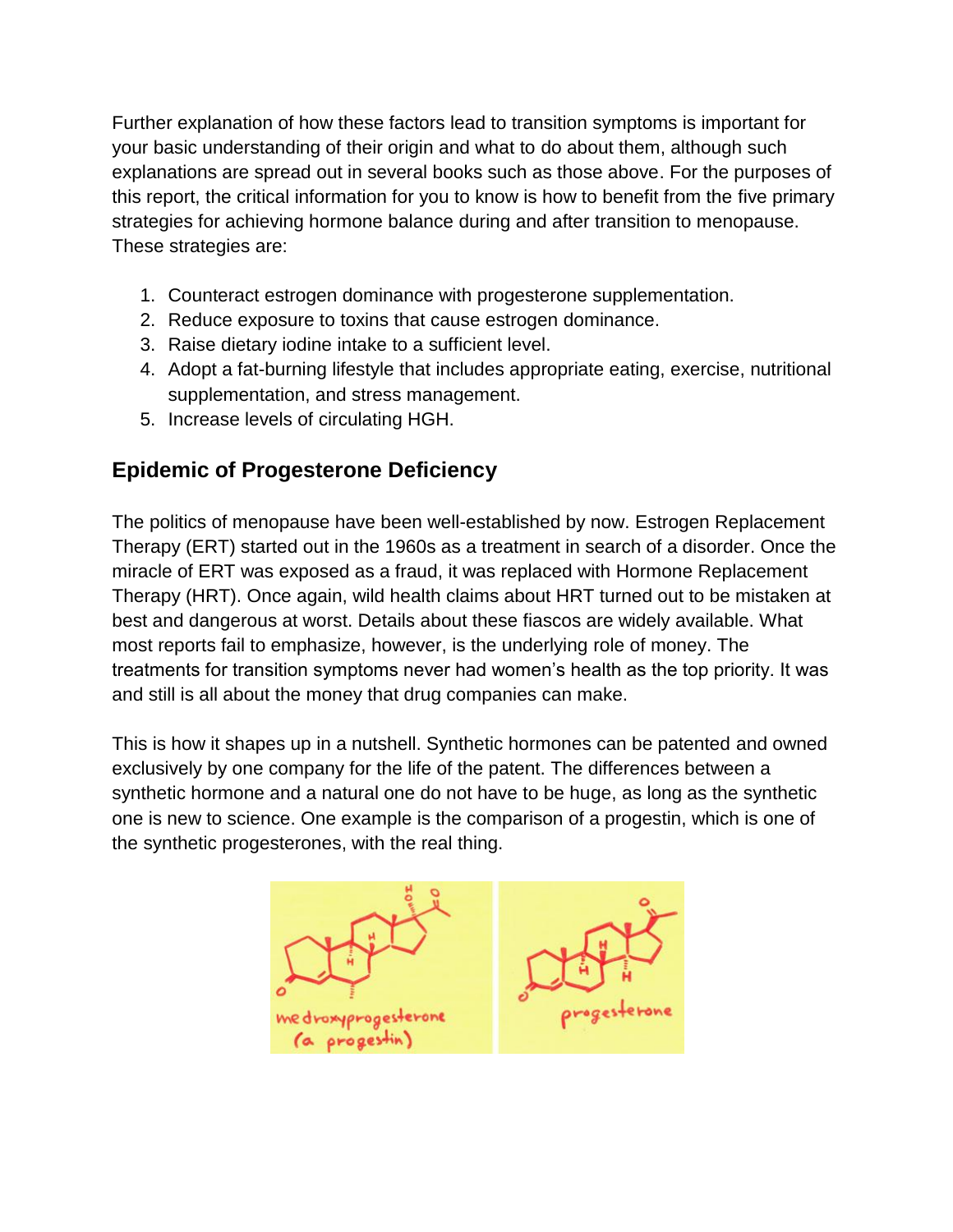This comparison just shows you how clever chemists can be. Medroxyprogesterone, the synthetic, is very similar to natural progesterone. The key is that they are NOT the same in every way. Progestins are the pharmaceutical industry"s answer to estrogen dominance. Progestins do, indeed, have the ability to oppose estrogen and create a hormone balance. They were created to be a component of HRT, to counteract estrogen dominance that resulted from ERT. However, synthetic hormones can never simulate natural hormones completely. Indeed, the many side effects of FDA-approved progestins are a big reason why HRT has such a questionable reputation.

The critical lesson from the invention of progestins is that unopposed estrogen must be balanced with an opposing hormone. The natural balancing hormone is progesterone.

Progesterone levels drop throughout life, until they reach a deficiency level during transition to menopause. Dr. John Lee coined the term "estrogen dominance" to describe the hormone imbalance that occurs when progesterone levels are too low. The symptoms of progesterone deficiency (estrogen dominance) include night sweats, hot flashes, depression, weight gain, and water retention. These are the symptoms of transition that characterize the approach of menopause. Furthermore, the near absence of progesterone during menopause leads to a host of miseries and degenerative diseases.

#### **How Best to Raise Progesterone Levels**

Steroid hormones such as progesterone have the advantage that they are fat-soluble. This means that they can be effective topically, as in creams. Oral supplementation, on the other hand, is considered by Dr. John Lee to be less reliable because oral dosages do not pass through the digestive system in a consistent manner.

Most supplement companies have caught onto the importance of delivering progesterone in a cream. In addition, the better products also deliver a measured amount through a pump, so the dosage can be exact. The daily dose is normally 20-25 mg. Products such as [Progesta-Pro Plus by DeVita Professional Skin](http://doctorsnutritioncenter.com/shop/progesta-pro-plus-devita-professional-skin-care/) care represent the best of such products.

One HUGE caution about progesterone creams is that you must scrutinize the ingredient labels to make sure that products do not contain foreign estrogens ("xenoestrogens"). This topic will be explained in more detail below. For now, I will just mention that one class of xenoestrogens that is a common ingredient of creams and cosmetics of all kinds is the parabens. Xenoestrogens will undermine the desired effects of progesterone supplementation. It was therefore pretty shocking to me when I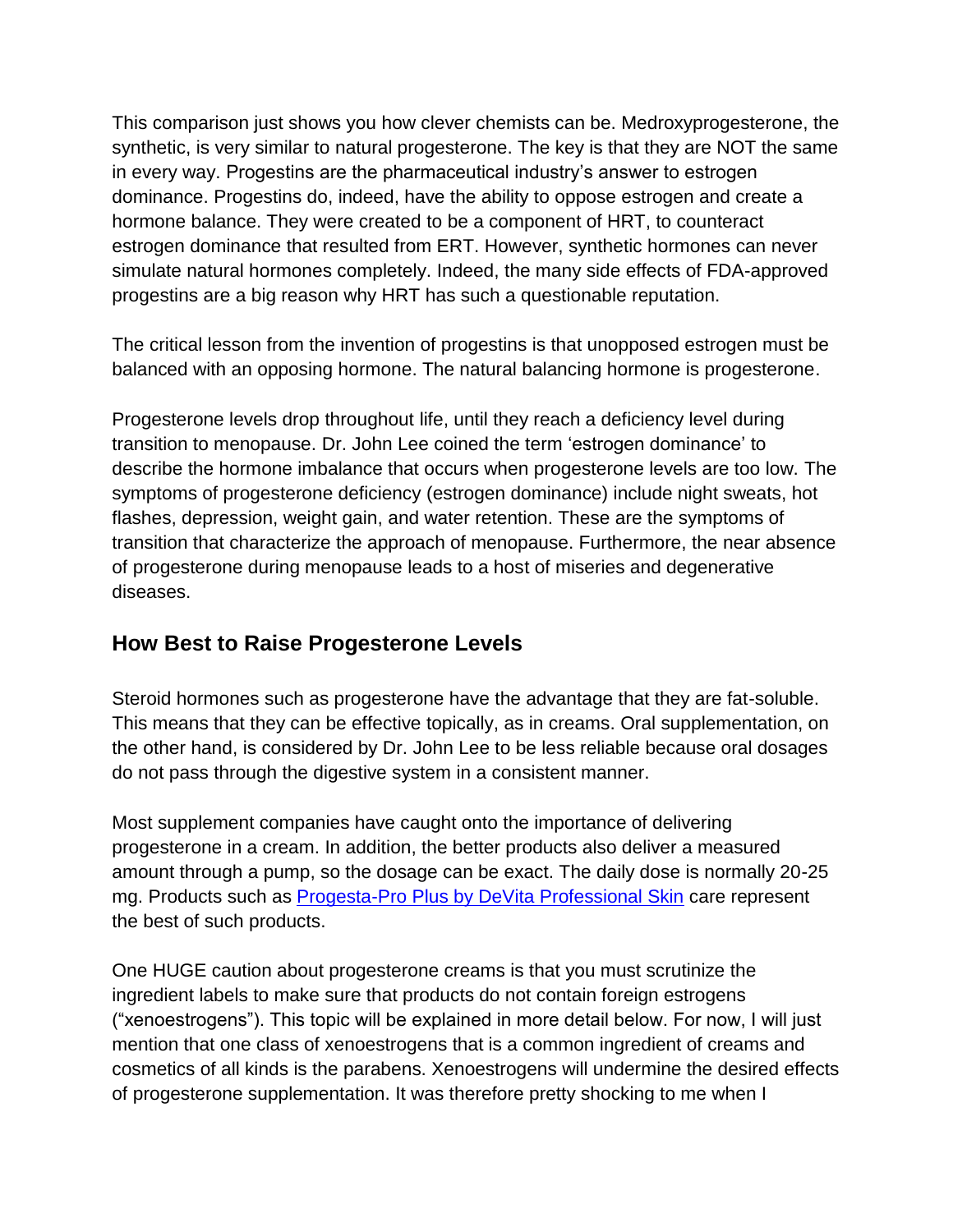encountered a progesterone cream product that also contained parabens. This product shall remain nameless here, so I will leave it up to you to screen products for parabens.

#### **Yams are** *NOT* **a Source of Progesterone**

The supplement industry, bless its heart, has invented the term, "bioidentical hormone." This term is supposed to refer to natural hormones, although what is meant by natural is unclear. Progesterone in supplements, for example, is what chemists call a semisynthetic compound. This means that a pre-progesterone natural product has been isolated from its natural source and then chemically altered into progesterone in a laboratory.

One of the common pre-progesterone molecules is diosgenin, which is made by yams. Diosgenin was the original source of semi-synthetic progesterone. Otherwise, progesterone is exclusively an animal hormone, made by animals for animals. As a supplement, neither diosgenin nor any other component of yam extracts can be converted to progesterone in the human body. Claims that yams contain progesterone or that they can be a source of ingredients that our bodies can make into progesterone are incorrect. It is unfortunate that many supplement manufacturers, nutritionists, doctors (including naturopathic medical doctors), and all kinds of other health care professionals have accepted this misinformation as the gospel truth and continue to spread it around in error.

Although this mistake does not fool most scientists, a research group at the Baker Medical Research Institute in Melbourne, Australia, did explore whether yams might have any benefit for women at all. They published their results in 2001, in a scientific journal called *Climacteric* (Vol. 4, no. 2, pp. 144-150), under the title, "Effects of wild yam extract on menopausal symptoms, lipids and sex hormones in healthy menopausal women." Although no single study can be the definitive answer, this particular one found the following:

*After 3 months of treatment, no significant side-effects were reported with either active treatment or placebo, and there were no changes in weight, systolic or diastolic blood pressure, or levels of total serum cholesterol, triglyceride, high-density lipoprotein (HDL) cholesterol, FSH, glucose, estradiol, or serum or salivary progesterone. Symptom scores showed a minor effect of both placebo and active treatment on diurnal flushing number and severity and total non-flushing symptom scores, and on nocturnal sweating after placebo, but no statistical difference between placebo and active creams. CONCLUSIONS: This study suggests that*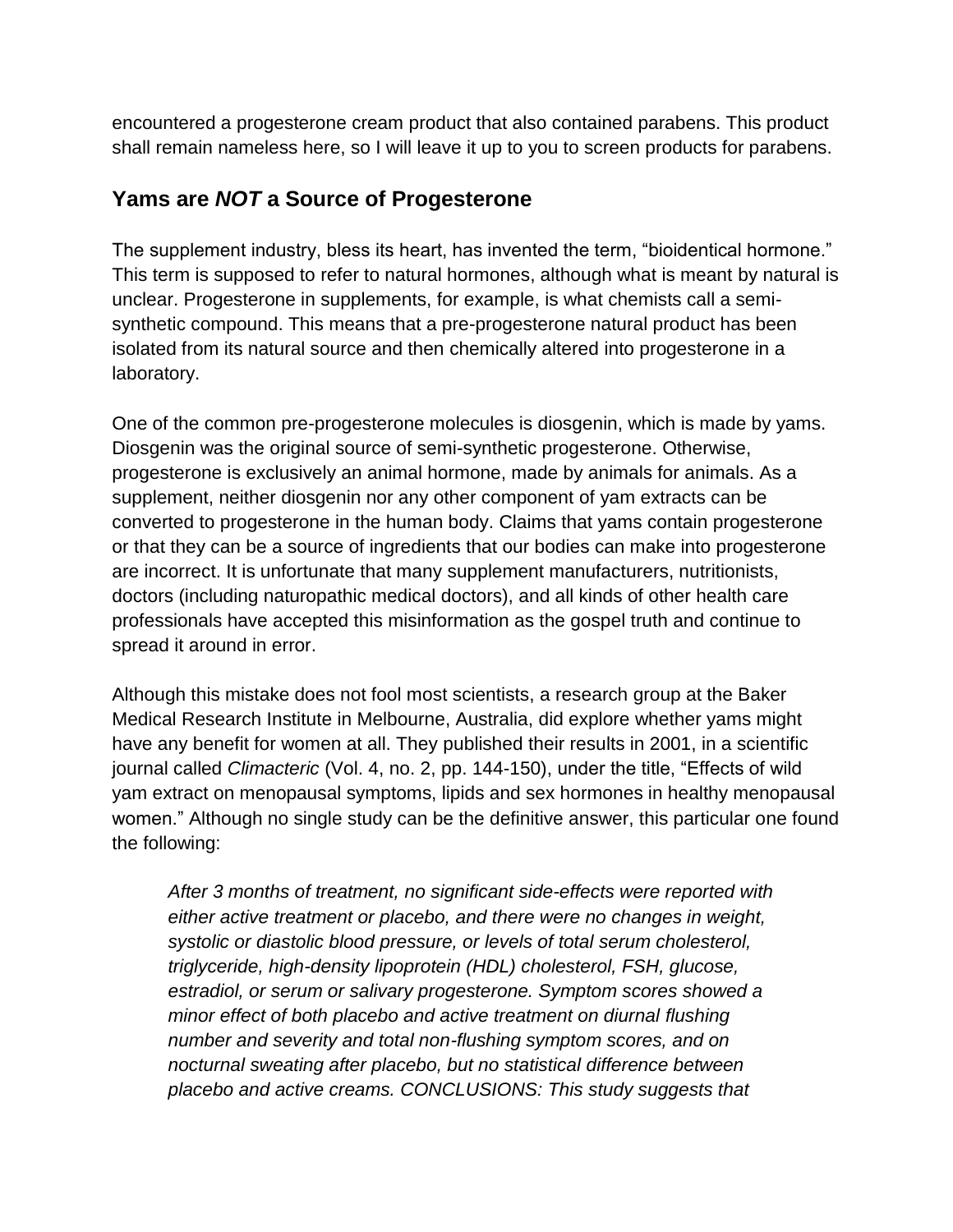*short-term treatment with topical wild yam extract in women suffering from menopausal symptoms is free of side-effects, but appears to have little effect on menopausal symptoms. It emphasizes the importance of careful study of treatments for menopausal symptoms if women are to be adequately informed about the choices available to them.*

What this means is that yam extract won't help you and it won't hurt you. Indeed, the "yam myth" is so pervasive that manufacturers, even the good ones, routinely include yam extract in their women"s products. It is hard to steer clear of this useless ingredient.

# **Other Key Steroid Hormones**

We tend to think of hormone balance as involving only the sex hormones – i.e., estrogens and testosterone (and now progesterone). However, our bodies make about 150 different steroid hormones. The key substances are related to one another by how they are made, as depicted in the diagram below. Each arrow designates the formation of one steroid from another.



Hormone imbalance can be due to low levels of any combination of these hormones. By looking at the chart, it may seem that taking progesterone would boost the levels of all of the different substances that descend from it. Indeed, you may even think that more cholesterol would also do the same thing, judging by its position at the top of the chart. However, steroid metabolism is not that simple. Testosterone injections, for example, do not lead to estrogen dominance. Taking a DHEA supplement may boost testosterone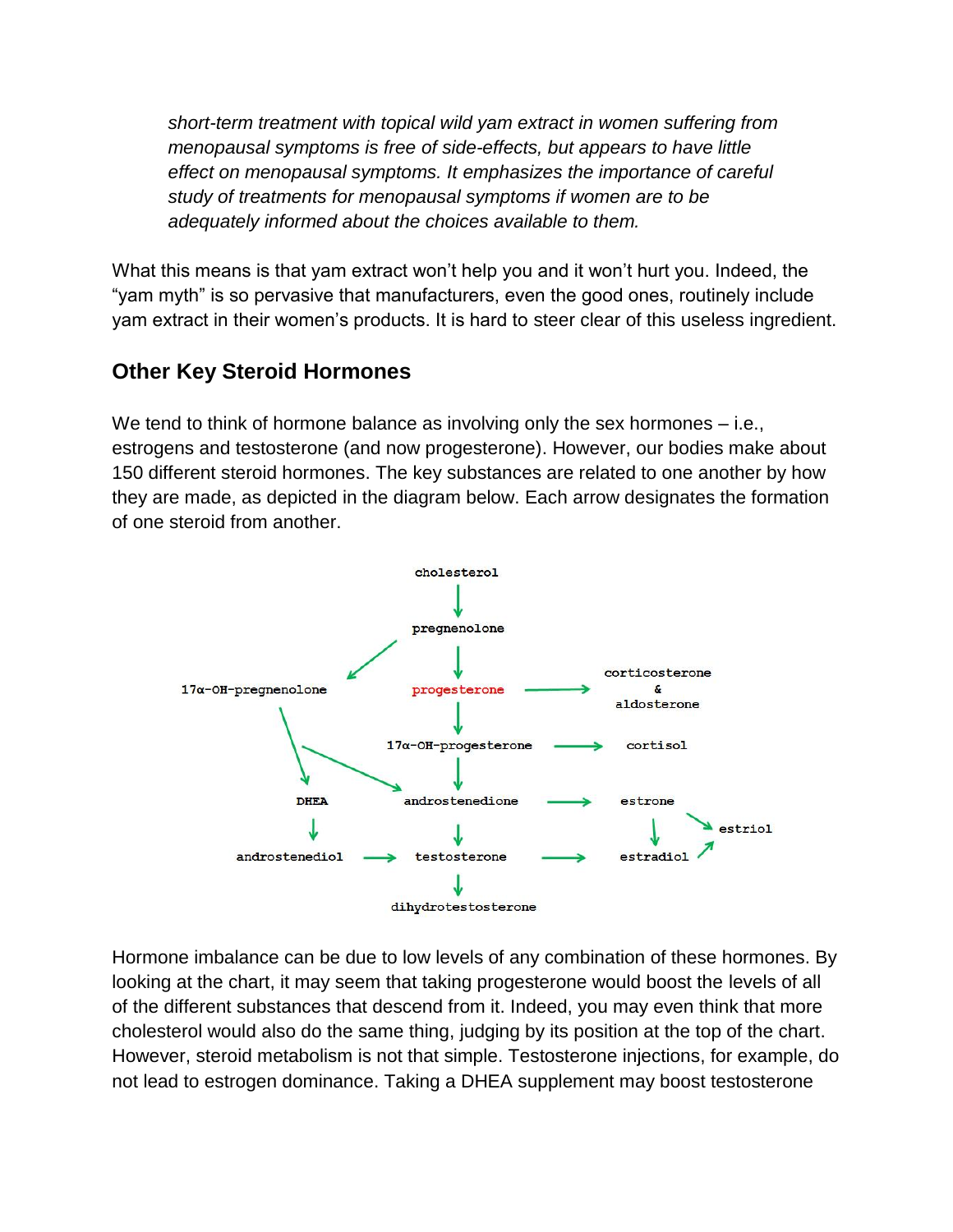levels or estrogen levels or both. The determining factors associated with your diet, lifestyle, age, and general health status will influence your hormone metabolism.

#### **DHEA**

The most common scenario is that you will gradually increase your levels of cholesterol as you age, which is normal. However, in spite of the greater availability of this starting substance for hormone balance, you will experience a gradual drop off in your levels of DHEA and progesterone, until you reach a state of deficiency in both of them.

Progesterone deficiency, as described above, leads to estrogen dominance no matter what your estrogen levels are. DHEA deficiency, on the other hand, is a bit more complicated. This hormone has become a primary indicator of aging. The faster you lose it, the more rapidly you age.

Studies on DHEA supplementation show that it can enhance the levels of testosterone or estrogen or both. Generally, though, when your body uses DHEA to achieve hormone balance, it helps improve mood, neurological functions, immune system, bone growth, energy, and feelings of well-being. It also protects against hot flashes that are associated with low levels of testosterone.

DHEA has been rightly referred to as the youth hormone. Along with boosting your progesterone, supplementing with DHEA is one of the best starting places for achieving hormone balance as you age.

The medical community cautions women with estrogen-dependent cancer to avoid DHEA supplementation because of its potential to stimulate estrogen levels. However, this is an oversimplified view of hormone balance that may have nothing to do with the role of DHEA as a precursor to estrogen. The so-called estrogen-dependent cancers are also associated with progesterone deficiency, iodine deficiency and unchecked fibrin build-up, all of which may be more important in the development of cancer than estrogen.

Most women will benefit from 15-25 mg of DHEA daily, taken early in the day. Some women may need more, so it is important to do a saliva test every 60 days until the desired level is reached. In so doing, you can restore your DHEA level to that of a 25 year old and keep it there. One of the first effects of this strategy is that you will start reducing whatever estrogen-dependent excess fat that you started gaining in your 30s, 40s, and beyond. Indeed, all of the weight-management strategies that I point out at [BellyFatScience.com](http://bellyfatscience.com/) will work better when you have sufficient DHEA in your system.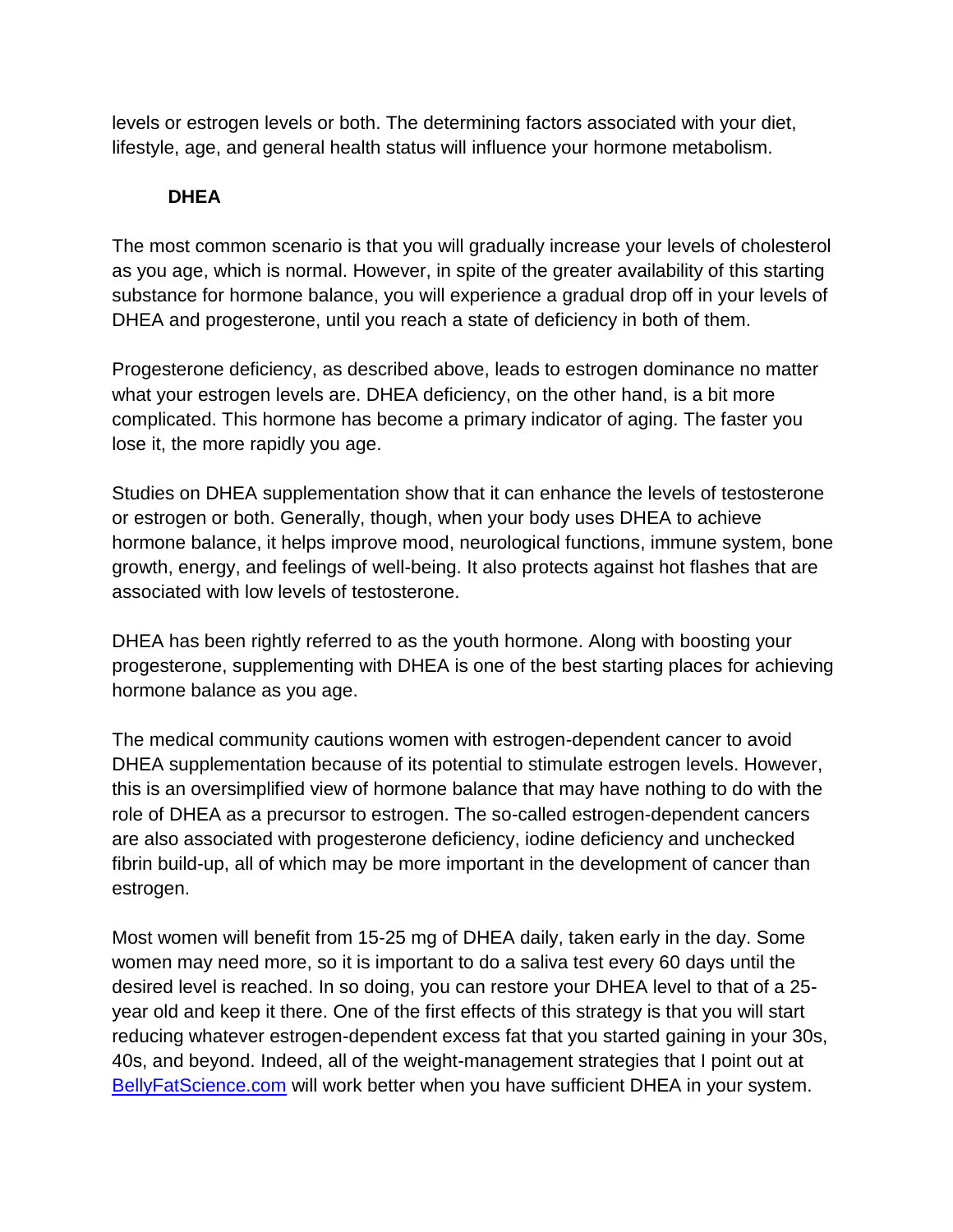#### **Cortisol**

At last, this is one hormone that does not decrease with age. Cortisol and other cortisones respond to stress regardless of how old you are. Stressors that stimulate cortisones include fasting, exercise, pain, emotional stress, and infection. These are important responses for defending yourself against stress, so cortisones are extremely important for survival.

The main problem with cortisol is that too much stress causes excessive production of it. Excessive amounts of cortisol lead to weight gain, high blood sugar, elevated blood pressure, osteoporosis, and susceptibility to infection. Chronic high levels of cortisol create a greater need for DHEA and progesterone.

If your life seems hectic, with too much work or play and not enough time to get enough good sleep or to relax, you are most likely making too much cortisol. While supplementation with progesterone and DHEA will help, your adrenal glands, where cortisol is produced, will eventually run down and maybe even fail if you do not take steps to lower your lifestyle stress. There must be a hundred good ways to do so, from getting better sleep to meditating, relaxing, or even just having a cup or two of chamomile tea every day.

Of all the strategies for optimizing your hormone balance by reducing stress, the absolute best one is to make sure that you get enough good sleep. Many herbs and supplements will help, including: valerian, hops, kava kava, GABA, theanine, melatonin, 5-HTP, and mulungu (new herb that I found from the Amazon – not the online store, the actual Brazilian Amazon – see more here: Mulungu – [Wonder Herb from the Amazon\)](http://doctorsnutritioncenter.com/mulungu-wonder-herb-from-the-amazon/).

# **Avoiding Xenoestrogens is Crucial**

As mentioned above, parabens are environmental toxins that act as xenoestrogens. The net effect of xenoestrogens is to add to estrogen dominance. Exposure to xenoestrogens, therefore, undermines the role of progesterone and can accelerate the symptoms of transition to menopause.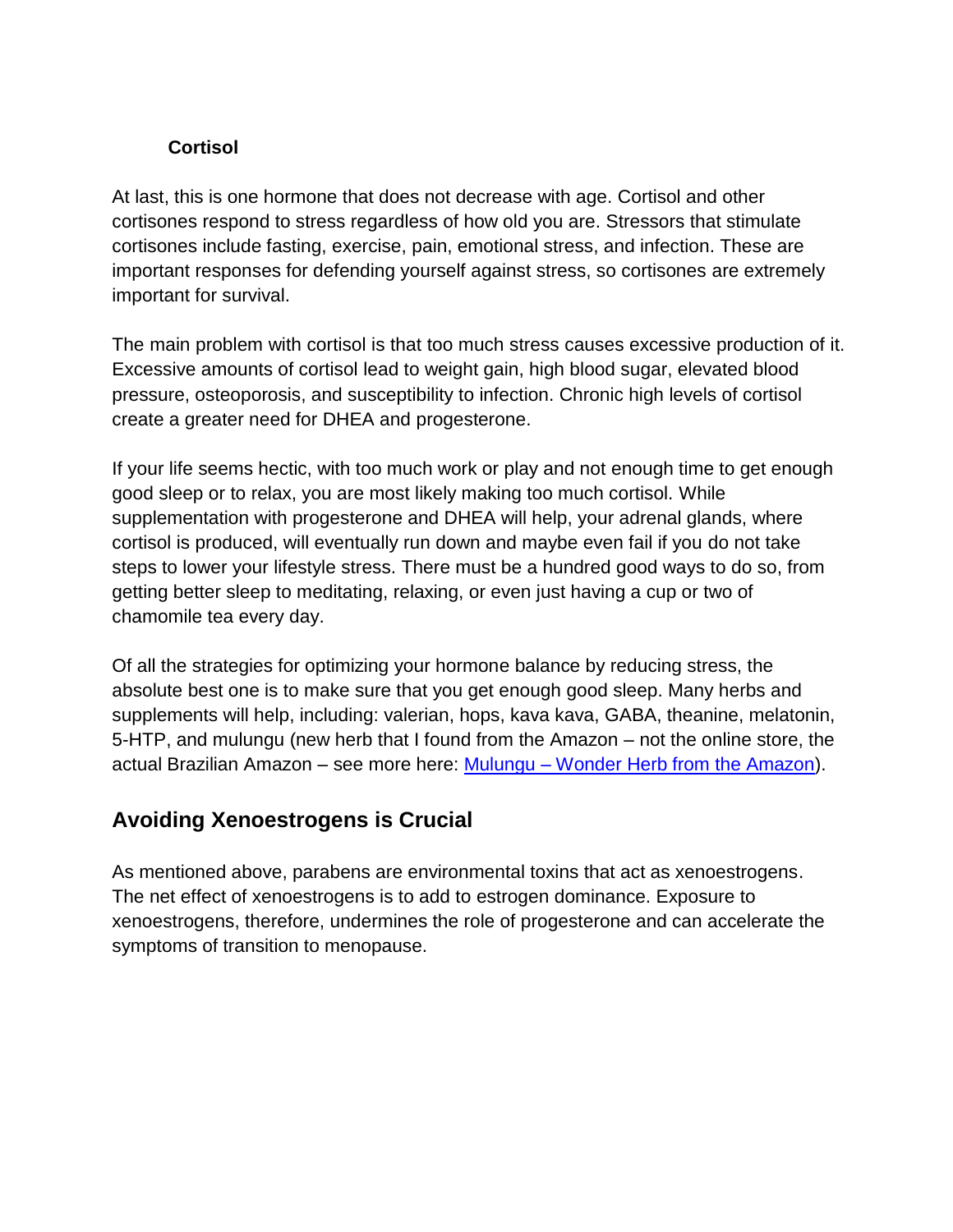

Perhaps the most detailed research on xenoestrogens at the moment involves plasticizing agents that leach into foods and drinks in plastic containers. One specific plasticizer, bisphenol A (BPA), has come under fire from a scientific panel that was appointed by the FDA to evaluate the safety of this agent. In an all too typical response to the recommendations of its own panel, the FDA at first denied the dangers of BPA and cited the need for more research. This was a silly ruse that favored the food industry, and the FDA has now finally started to back down from this position. Meanwhile, Health Canada (equivalent to our FDA) has already banned the use of BPA in food and drink containers. In the U.S., it has been banned only from a few products, mostly those of greatest danger to infants (e.g., formula bottles, sippy cups, plastic and rubberized toys).

An additional class of plasticizing agents, called phthalates, will most certainly be the next type of xenoestrogen to be evaluated. BPA and phthalates are commonly leached into any plastic container or plastic-lined container (most canned foods and drinks) that is heated. Your best strategy is to avoid such containers completely, since you have no way of knowing which ones have been hot. In the Phoenix area, for example, a chilled plastic bottle of drinking water has already spent a certain amount of time sitting in a hot, unrefrigerated delivery truck. This is prime time for leaching plasticizers into the water.

If you ever get a whiff of any kind of food or drink that even has a hint of a plastic odor, then that food or drink is reeking of plasticizing agents. The same goes for any kind of plastic dishware or covering that you might use at home for cooking or reheating food or drinks in a microwave oven. Do not ever, ever, ever use plastic containers of any kind in your microwave oven for this reason alone.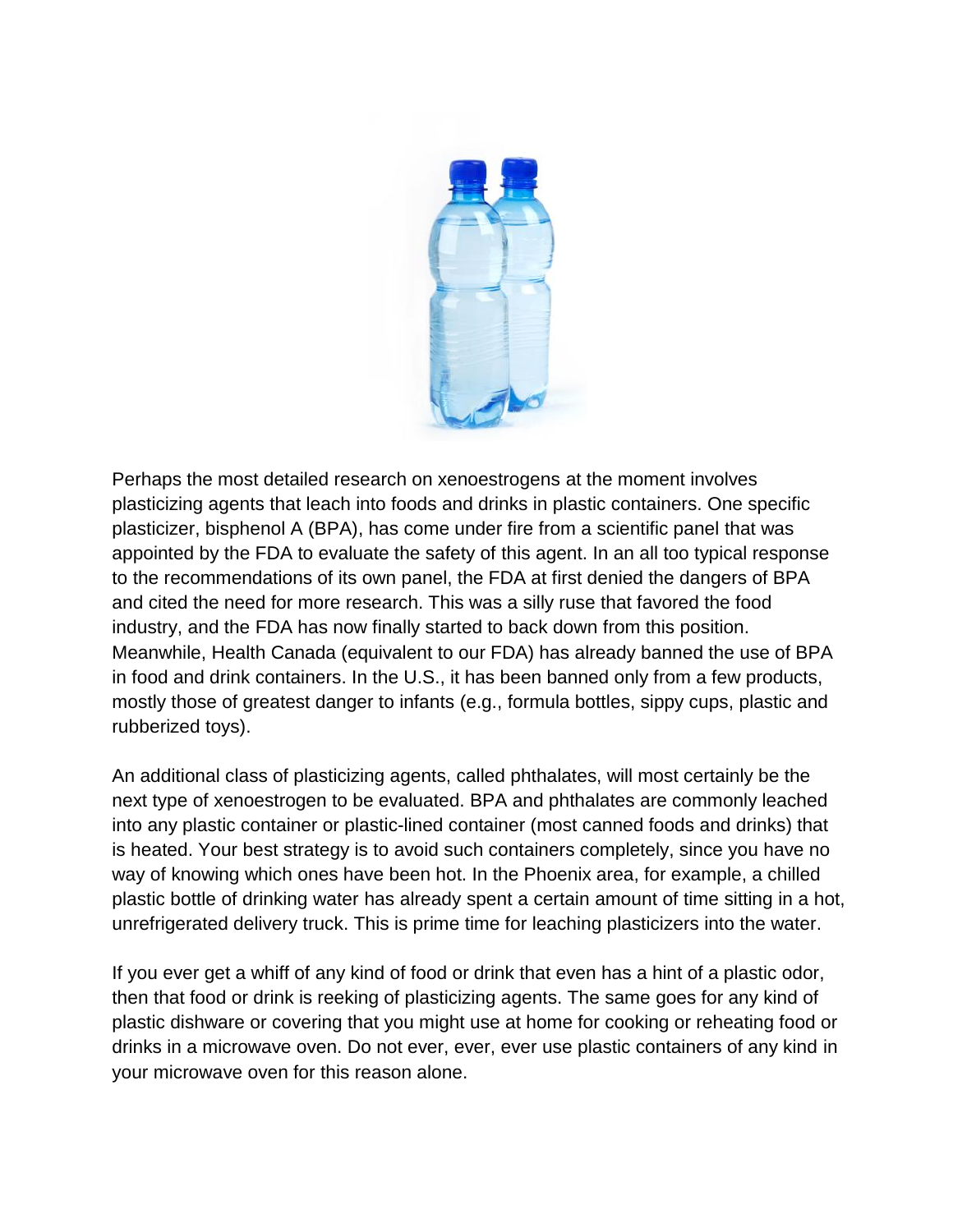Recent research has also noted that xenoestrogens called PFCAs (perfluorinated carboxylic acids), used in the linings of packaging such as fast-food wrappers and microwave popcorn bags, are leaching into foods. PFCAs are also the breakdown products of chemicals used to make non-stick and water- and stain-repellent products ranging from kitchen pans to clothing to food packaging.

What about other xenoestrogens in the environment? So far you know about parabens in creams and cosmetics, about plasticizing agents, and about PFCAs. To be a little more complete, here is a list of other suspected sources of xenoestrogens:

The majority of hormonal effects from chemicals in the environment come from petroleum-based pollutants. So, as much as you can, avoiding xenoestrogens means avoiding the following:

- Petrochemically-derived pesticides, herbicides, and fungicides
- Car exhaust
- Solvents and adhesives such as those found in nail polish and polish remover, paint and paint remover, and glues
- Emulsifiers and waxes in soaps and cosmetics
- Chemicals used for dry cleaning
- Fabric softeners, air fresheners, and petrochemically-based perfumes
- Noxious odors coming from glues, fiberboard, new carpeting, and new paint
- Nearly all plastics
- Industrial waste such as PCBs and dioxins (VERY dangerous toxins!)
- Meat from livestock fed estrogenic drugs to fatten them up
- Synthetic estrogens and progestins that have been flushed down the toilet and have reached our drinking water and food chain (these are even being found in wild-caught fish!)

This is a tall order. Nevertheless, whatever you can do to reduce your exposure to the xenoestrogens that surround you will help alleviate the effects of estrogen dominance from them. Using organic products and eating organic foods would be a good start.

# **Phytoestrogens are** *NOT* **Estrogens**

Plants do not make human steroid hormones. Unfortunately, widespread misinformation about this subject undermines the benefits of herbs for your hormone balance. So, to give you a clear foundation based on the real truths about phytoestrogens, here is a brief summary of how hormones work and how non-hormones can influence them.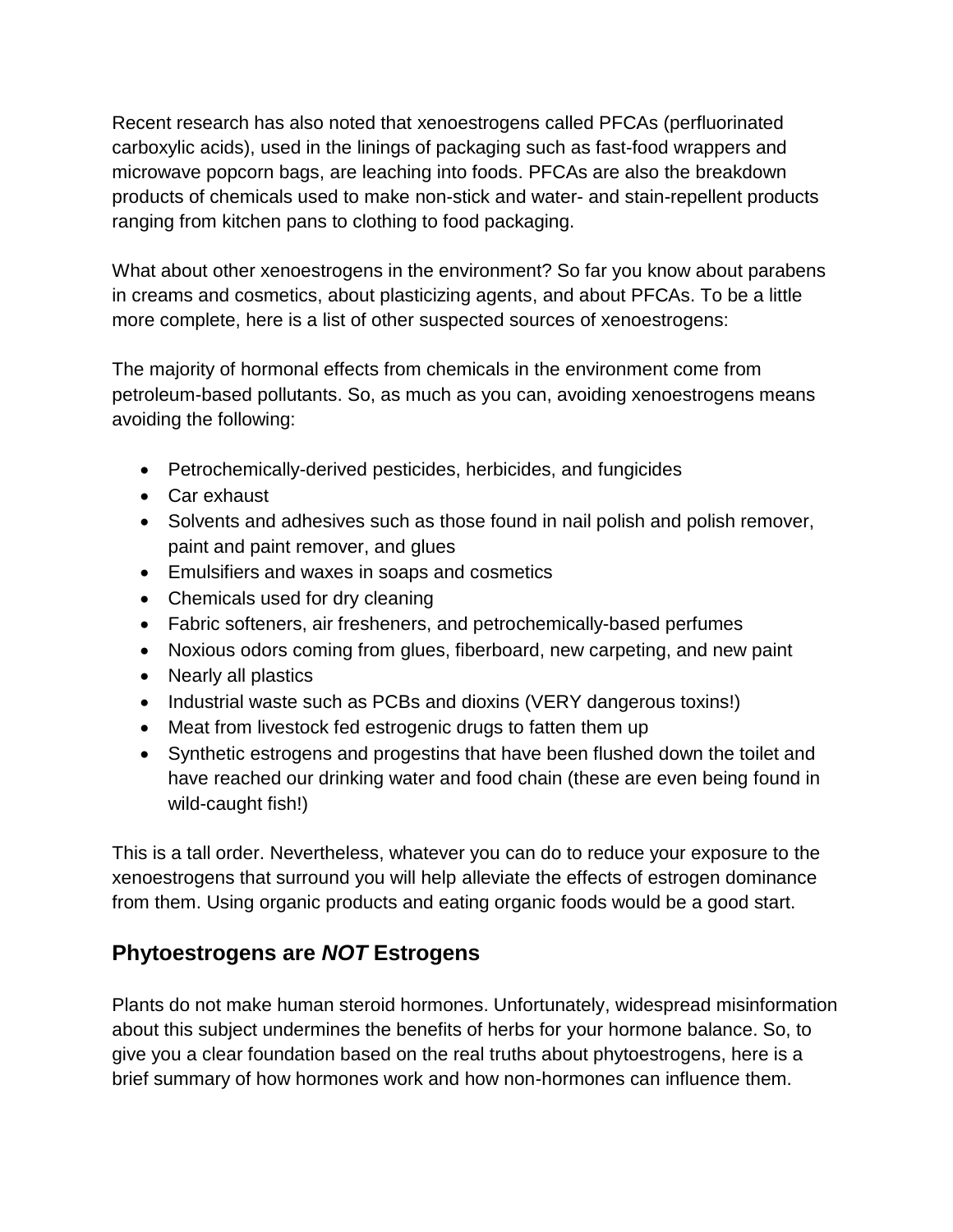- 1. A hormone is synthesized somewhere in your body. The biochemical reactions that drive this synthesis are catalyzed by specific enzymes.
- 2. The hormone is released from its site of synthesis.
- 3. It gets transported to a target organ or tissue.
- 4. It is accepted there at what is called a receptor.
- 5. Once at the receptor, it causes a response in the target.
- 6. After the appropriate response for the appropriate amount of time, the receptor releases the hormone.
- 7. The hormone is eliminated from the body.

This is a simplified outline of the general steps for hormone function. Any plant substance that influences any of the steps of estrogen activity is classified as a phytoestrogen. The lesson here is that phytoestrogens are not just one kind of plant substance and they can have widely different activities, depending on where in the hormone pathway they work.

The most common kinds of phytoestrogen activity occur at step 1, whereby plant substances inhibit or enhance enzyme activity, and even more so at step 4, whereby plant substances fit into hormone receptors. The strength of a phytoestrogen depends on how good the fit is on an estrogen receptor and how long the induced response lasts once it is there.

Phytoestrogens are common in plant-based foods. The two most common dietary sources of phytoestrogens are soy and flax. Many foods contain varying levels of phytoestrogens, including the highest amounts in soy products, followed by other legumes, nuts and oilseeds, and a wide range of vegetables. In addition, cereal grains often contain mycoestrogens, which are substances from a mold that contaminates grains and that also fit into estrogen receptors. Grain-based foods, as well as meat and dairy products derived from grain-fed cattle, are the main sources of dietary mycoestrogens.

Based on just the receptor response in certain kinds of assays, the most powerful phytoestrogen is a substance that goes by the name of 8-prenylnaringenin, which is a flavonoid that is made by the flowers of hops plants. As you might expect, the most common dietary source of this phytoestrogen is beer. By some measures, 8 prenylnaringenin is more potent that genistein, which is the main isoflavone phytoestrogen in soy. For comparison, 8-prenylnaringenin is still about 20,000-fold lower in potency than natural estrogens.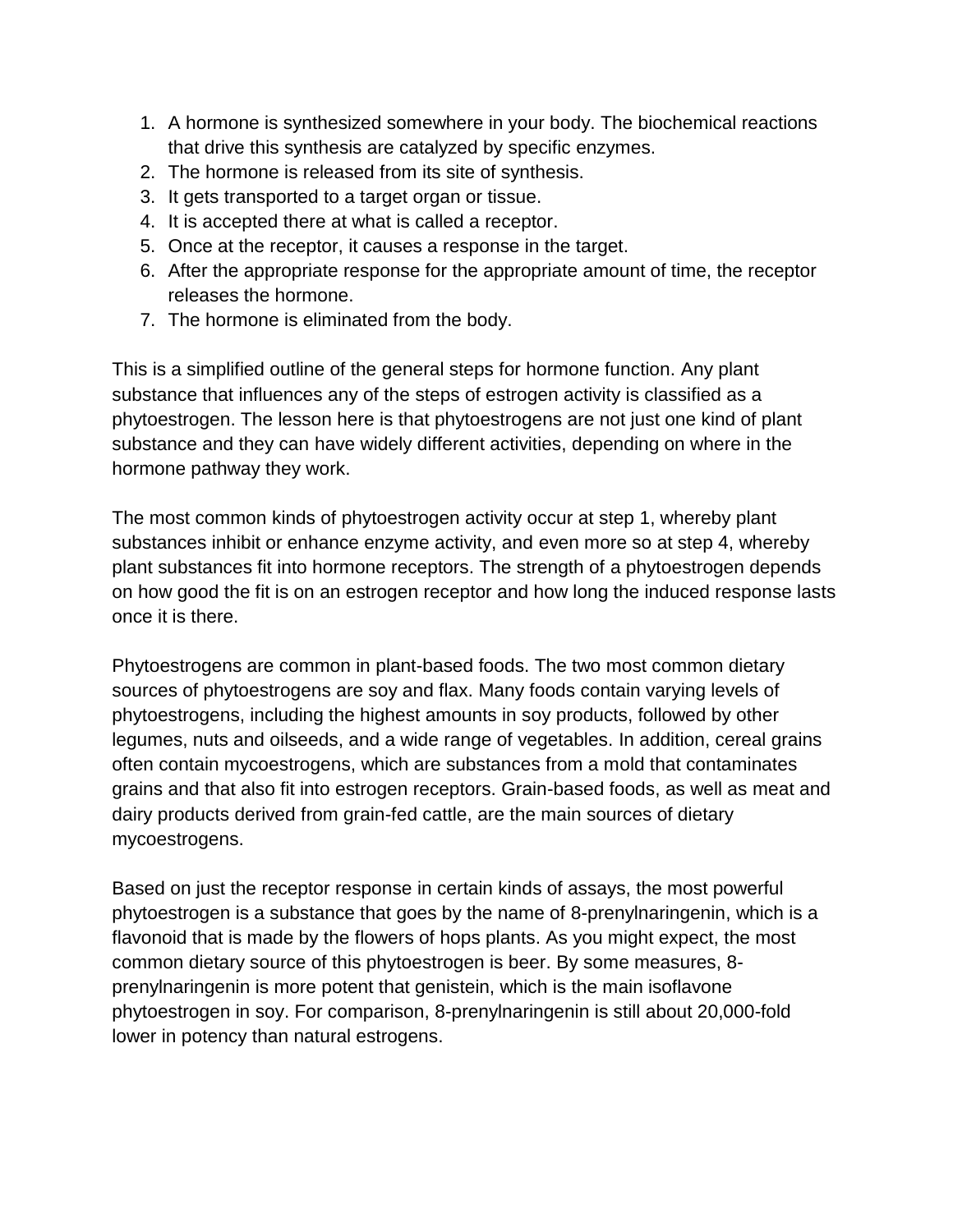Let me repeat, plants to not make human steroid hormones. Phytoestrogens are not steroids at all. Indeed, phytoestrogens are chemically so different from steroid hormones that knowledgeable plant biochemists do not even talk about them in the same breath. So when you see common definitions for phytoestrogens, such as the one below from a supposedly 'credible' source (Wikipedia), you now know that it is just plain wrong.

Typical wrong definition: Phytoestrogens, sometimes called "dietary estrogens," are a diverse group of naturally occurring non-steroidal plant compounds that, *because of their structural similarity with estradiol*, have the ability to cause estrogenic and/or antiestrogenic effects. [My bold and italics]

See what I mean by comparing the two chemical structures below (sorry, we chemists get really excited about these kinds of things):



The distinctions between structure and function of these substances are very clear. Unfortunately, manufacturers persist in fostering mass confusion about them. In fact, one company that I won"t name here offers a product whose label guarantees specific amounts of phytoestrone, phytoestriol, and phytoestradiol. These are fabricated names for nonexistent substances. (If you"re really curious to know what company that does this, just look up any of these substances in a Google search.) Pretty amazing, isn"t it?

#### **The Real Benefits of Phytoestrogens**

First off, there is no uniform activity for this large group of plant substances. They do many things that influence hormone metabolism. Indeed, the most well-studied of the phytoestrogens, the soy isoflavones, have multiple activities. Some of these activities enhance the effects of estrogens and some of them reduce the effects of estrogens. The key is to know what they can do for your hormone balance and what this does for your health.

Before I point out their main benefits, I want to mention that the worry associated with phytoestrogens and cancer is overblown and is based on weak experimental links to laboratory research, not clinical outcomes. Dietary phytoestrogens are unavoidable, so clinical surveys that compare high-intake levels with low-intake levels are more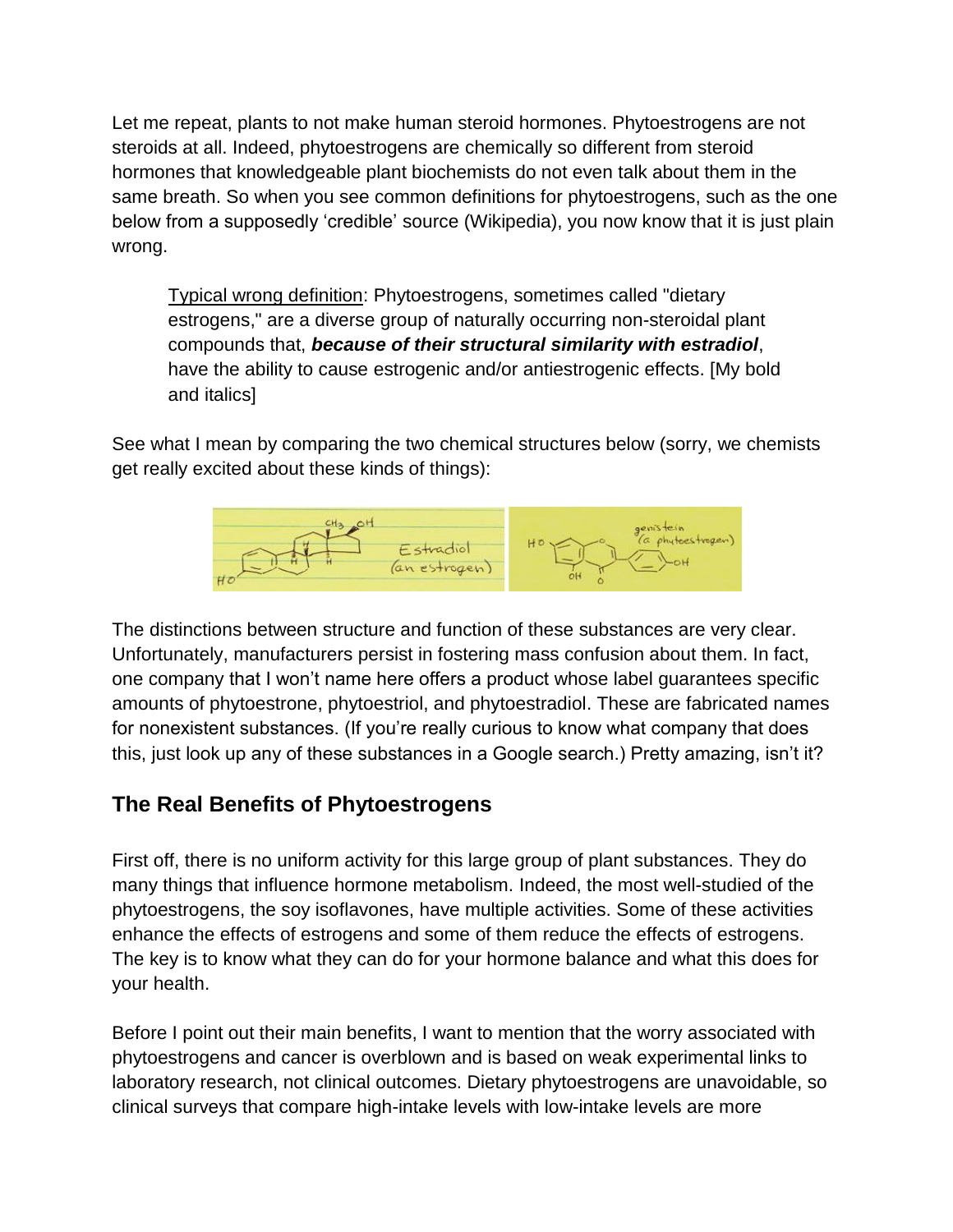meaningful. I will review the science behind this topic at another time. For now, I will just point out that the high incidences of cancers and fibroids in female reproductive organs are much more likely to be the result of iodine deficiency than any other dietary factor that that is common in our society. I will also review the latest, and what I believe to be shocking, research on this topic at another time.

The bottom line on the benefits of phytoestrogens, according to published scientific research, is that they protect against several disorders that are magnified by hormone imbalance leading up to and during menopause. In particular, phytoestrogens from soy:

- Prevent cancer at multiple sites
- Prevent gallstones
- Protect kidney function
- Prevent osteoporosis
- Stimulate bone formation
- Lower cholesterol levels
- Inhibit the oxidation of LDL cholesterol
- Inhibit the development or progression of atherosclerosis

The reason that I focus on phytoestrogens from soy is that most of the research on phytoestrogens has been based on soy products. Moreover, these are the most widely available and cost-effective types of phytoestrogens in nutrition stores.

Hundreds of companies offer excellent products containing phytoestrogens from a variety of sources, and every self-respecting nutrition store carries one or more brands of them. The best ones that I have found include [Phytobalance by Pure Encapsulations](http://doctorsnutritioncenter.com/shop/phytobalance-pure-encapsulations/) and [Soy Isoflavones by Thorne Research,](http://doctorsnutritioncenter.com/shop/soy-isoflavones-thorne-research/) both of which are formulated by and for health professionals.



The key features for evaluating phytoestrogen supplements are the same as for any kind of supplement – i.e., purity and dosage per serving. Regarding dosage, numerous clinical studies have shown that soy phytoestrogens in doses ranging from 40-160 mg per day lead to rapid and significant reductions in transition symptoms.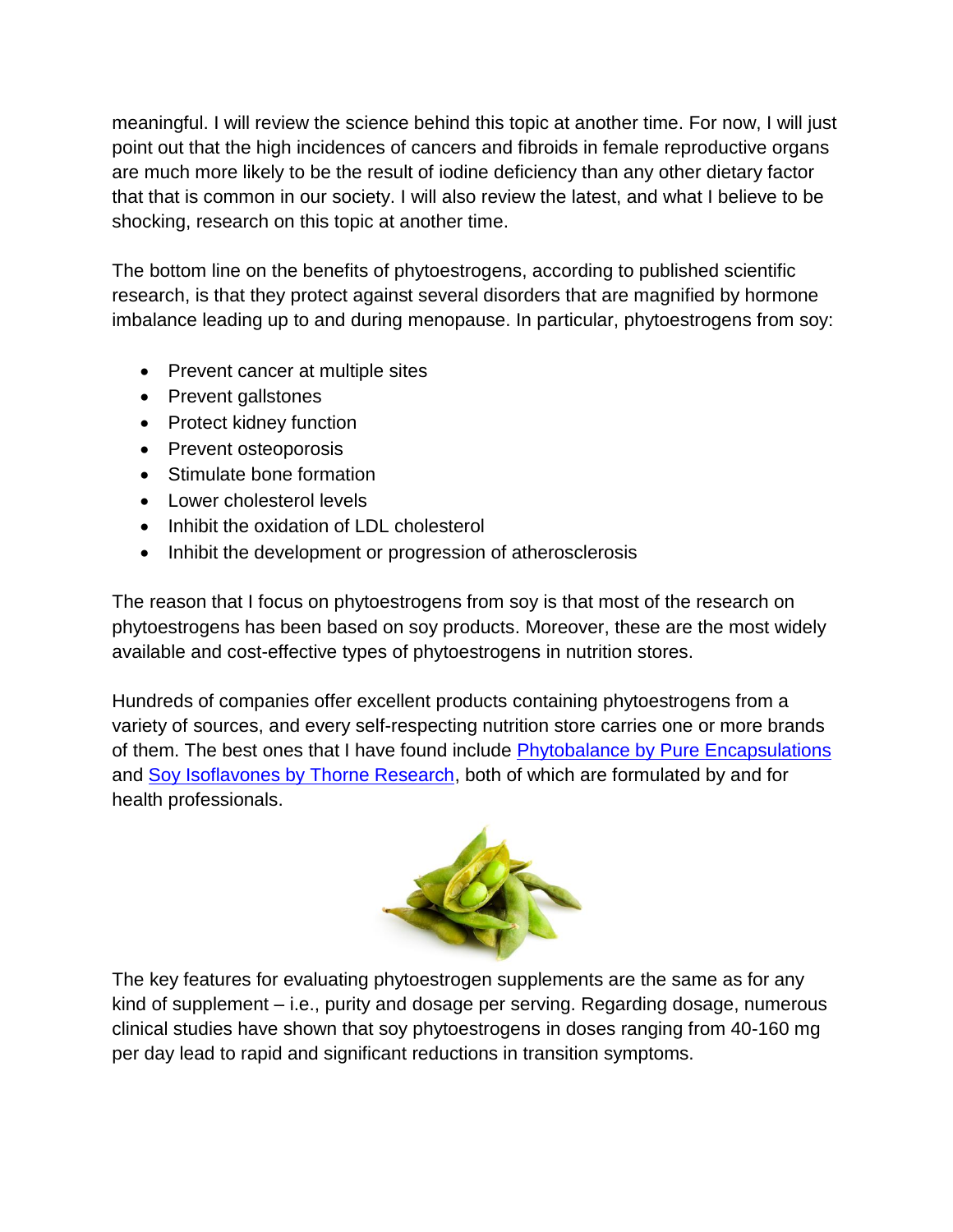# **Top 4 Menopause Herbs**

So-called menopause herbs have been an important subject in scientific research for decades. A recent search at PubMed yielded 2,783 research articles published on this topic since 1975. In other words, we know a lot about menopause herbs based on modern science. At present the combined perspective of folk medicine and scientific research point to four herbs as the best for alleviating transition symptoms. These are: 1) black cohosh; 2) Dong Quai; 3) flaxseed; and, 4) borage.

#### **Black Cohosh**

This herb is so important that a standardized black cohosh extract, named Remifemin, has been trademarked and offered for sale as a drug in countries throughout the world, (excluding the U.S., of course). Clinical studies have shown that Remifemin alleviates not only hot flashes but also depression, anxiety, vaginal atrophy, and a host of other menopausal-related disorders. The benefits of black cohosh are so remarkable that, unlike the majority of herbs, it has been studied extensively to find out just how it works. Regarding hot flashes, black cohosh suppresses the release of luteinizing hormone. Hot flashes correspond to a surge in this hormone.

The benefits of black cohosh corresponding to clinical research derive from daily dosages of 500-1,000 mg of extracts that are standardized to contain 2.5% triterpene glycosides. These are the weak phytoestrogenic substances that are responsible for the hormone balancing effects of black cohosh.

Recommended product: [Black Cohosh 2.5 by](http://doctorsnutritioncenter.com/shop/black-cohosh-2-5-pure-encapsulations/) Pure Encapsulations

#### **Dong Quai**

Dong Quai extract is a female tonic in traditional Chinese medicine. Scientists believe that it works, in part, by promoting the release of natural progesterone. Dong Quai also provides muscle relaxant and analgesic effects. Beware that some supplements contain too much Dong Quai, which can be toxic. It works best in a daily amount of at least 50 mg, especially if it is used in a mixed herbal formula. Dong Quai should not be taken by women who are experiencing heavy bleeding.

Recommended product: [FemTone by Integrative Therapeutics](http://doctorsnutritioncenter.com/shop/femtone-integrative-therapeutics/)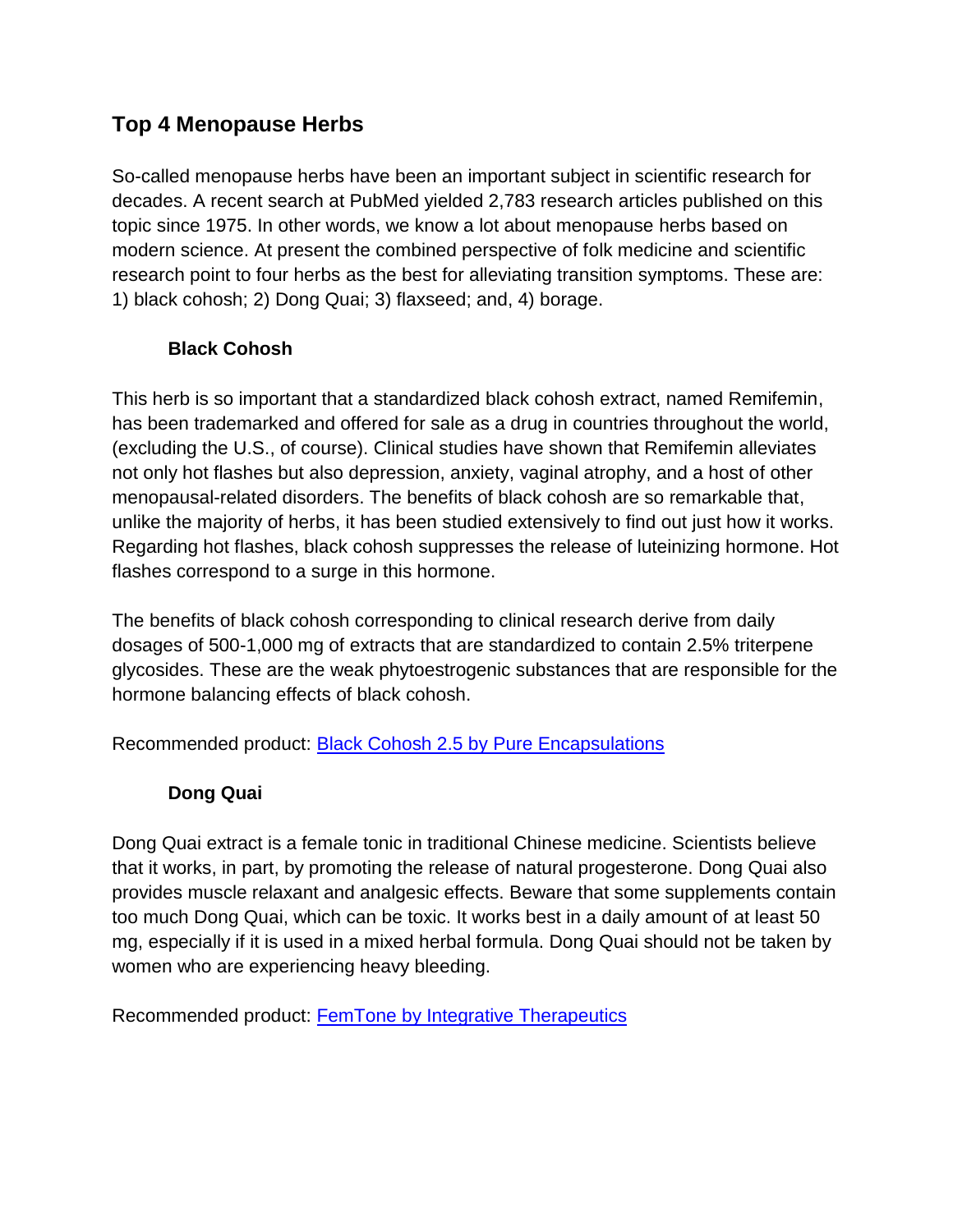#### **Flaxseed Oil**

Flaxseeds contain another class of phytoestrogens, called lignans. The best supplements are, therefore, those with high lignan content (which should be stated on the label). You can get the right dose by grinding 1-2 tablespoons of whole fresh seeds daily in a coffee grinder or by taking a tablespoon of liquid oil. Fresh or liquid flax oil is highly unstable, so you must get it from the refrigerated section of your local nutrition store and keep it refrigerated when not in use.

#### **Borage Oil**

Although omega-3 fatty acids from fish oil and flaxseed oil have become important supplements for many reasons, the importance of a balance with omega-6 oils is often overlooked. One particular omega-6 component, gamma-linolenic acid (GLA), has been found to relieve the symptoms of menopause transition, including night sweats, inflammation, fluid retention, depression and irritability. GLA works by influencing the synthesis of a class of hormones called prostaglandins, which the help in moderating transition symptoms.

The richest source of GLA is borage oil. Other supplements that offer a good amount of GLA include evening primrose oil and black currant oil. All of these are widely available in nutrition stores in the form of softgel capsules. The recommended dosage of GLA is 200-400 mg per day.

# **Thyroid Confusion**

Thyroid hormone is now the most common of all drug prescriptions. Low thyroid (hypothyroidism) occurs predominantly in women. It is especially common in women who are in transition to menopause, when estrogen is dominant and progesterone is low.

Although the solution to treat low thyroid with thyroid hormone is a simple one, it does not get at the root cause of low thyroid in the first place. The root cause is even simpler: iodine deficiency. This mineral has a long and important history in human health, which was mostly forgotten until it was resurrected by Dr. David Brownstein (see his book, "Iodine: Why You Need It, Why You Can't Live Without It," 2<sup>nd</sup> ed., 2006). He is one of the leading holistic thyroid practitioners in the U.S.

Dr. Brownstein presents some surprising and crucial facts about iodine that you should be aware of regarding your overall wellness as you mature into menopause, as follows: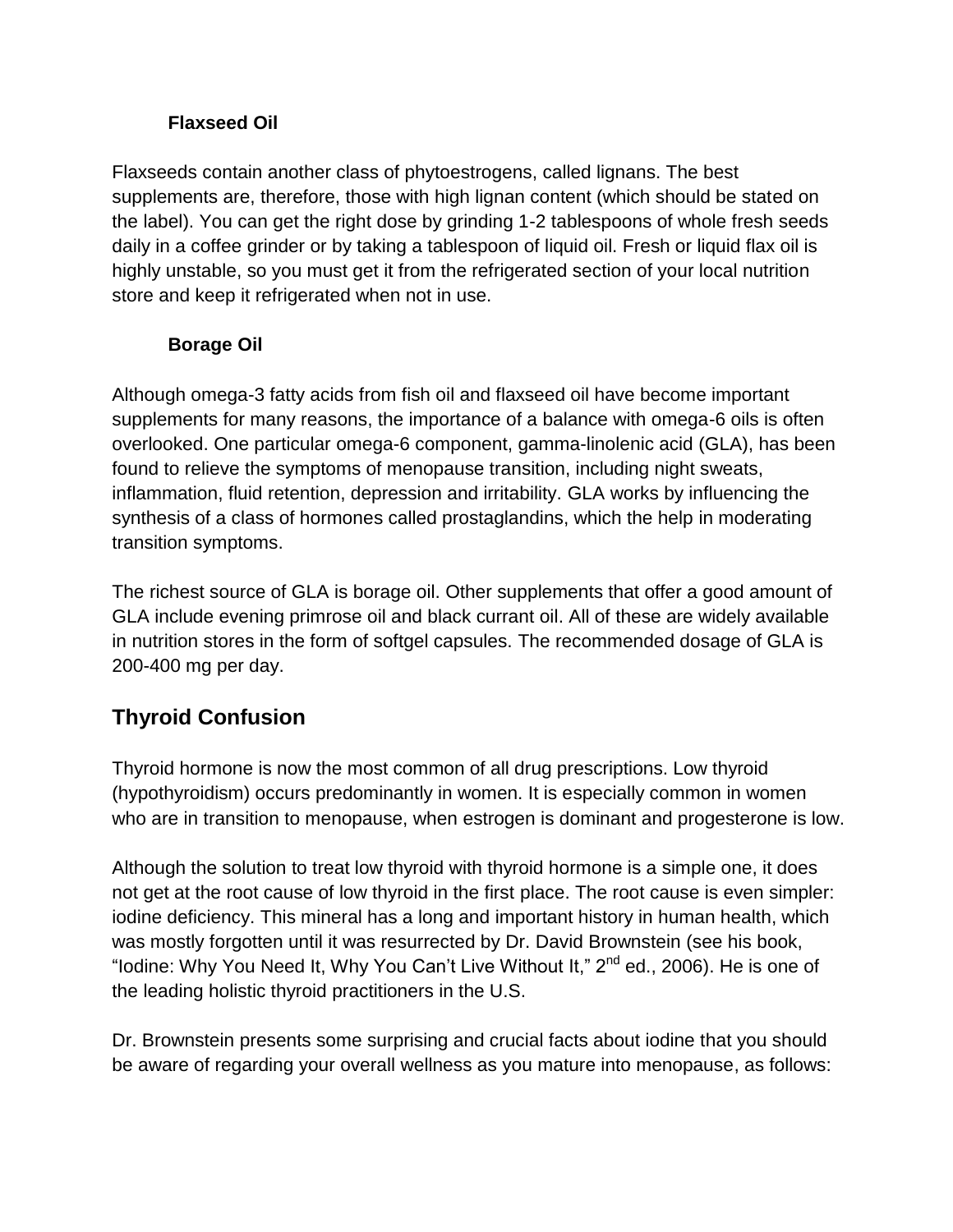- 95% of Americans are deficient in iodine.
- Estrogen balance is impossible to maintain when there is iodine deficiency present.
- Iodine deficiency leads to breast cancer, fibrocystic breast disease, prostate cysts and prostate cancer.
- Iodine deficiency may be the single most important unrecognized factor that makes you fat.
- The healthy functioning of the thyroid is essential to maintaining metabolism and preventing the accumulation of body fat.
- Every cell in your body needs iodine to function properly.
- Different organs of your body use either elemental iodine or ionic iodine (iodide).
- Kelp provides only the iodide form.
- The federally defined Daily Value for iodine is pathetically low.
- It is almost impossible to get sufficient iodine from food.

Other symptoms of hypothyroidism include a bad complexion, fatigue, forgetfulness, loss of sex drive, impotence, irritability and unhealthy hair, nails and teeth. An underactive thyroid gland promotes excess weight and cellulite by causing water retention.

Fortunately, you can help normalize an underactive thyroid gland by increasing your intake of the mineral iodine. It is absolutely crucial to work with a knowledgeable healthcare practitioner who knows how to test for and reverse iodine deficiency, not just a doctor who will thoughtlessly prescribe drugs. Although a few brands of supplements provide adequate amounts of both the ionic and elemental forms of iodine, Dr. Brownstein recommends one particular one by the name of [Iodoral.](http://doctorsnutritioncenter.com/shop/iodoral-multi-iodine-complex-optimox/)

# **Role of Excess Fat in Estrogen Dominance**

One of the well-known consequences of hormone imbalance leading up to menopause is weight gain, specifically fat gain. If this doesn't seem challenging enough, recent research has shown that fat cells also produce and store estrogen. This just means that addressing weight management will benefit hormone balance, and addressing hormone balance will benefit weight management. In regard to weight management, several interdependent strategies, from eating to exercise to supplementation, are important for healthy slimming. These are the focus of my blog at [BellyFatScience.com,](http://bellyfatscience.com/) where you can get a copy of my free belly fat book that explains the most important basics according to recent scientific research.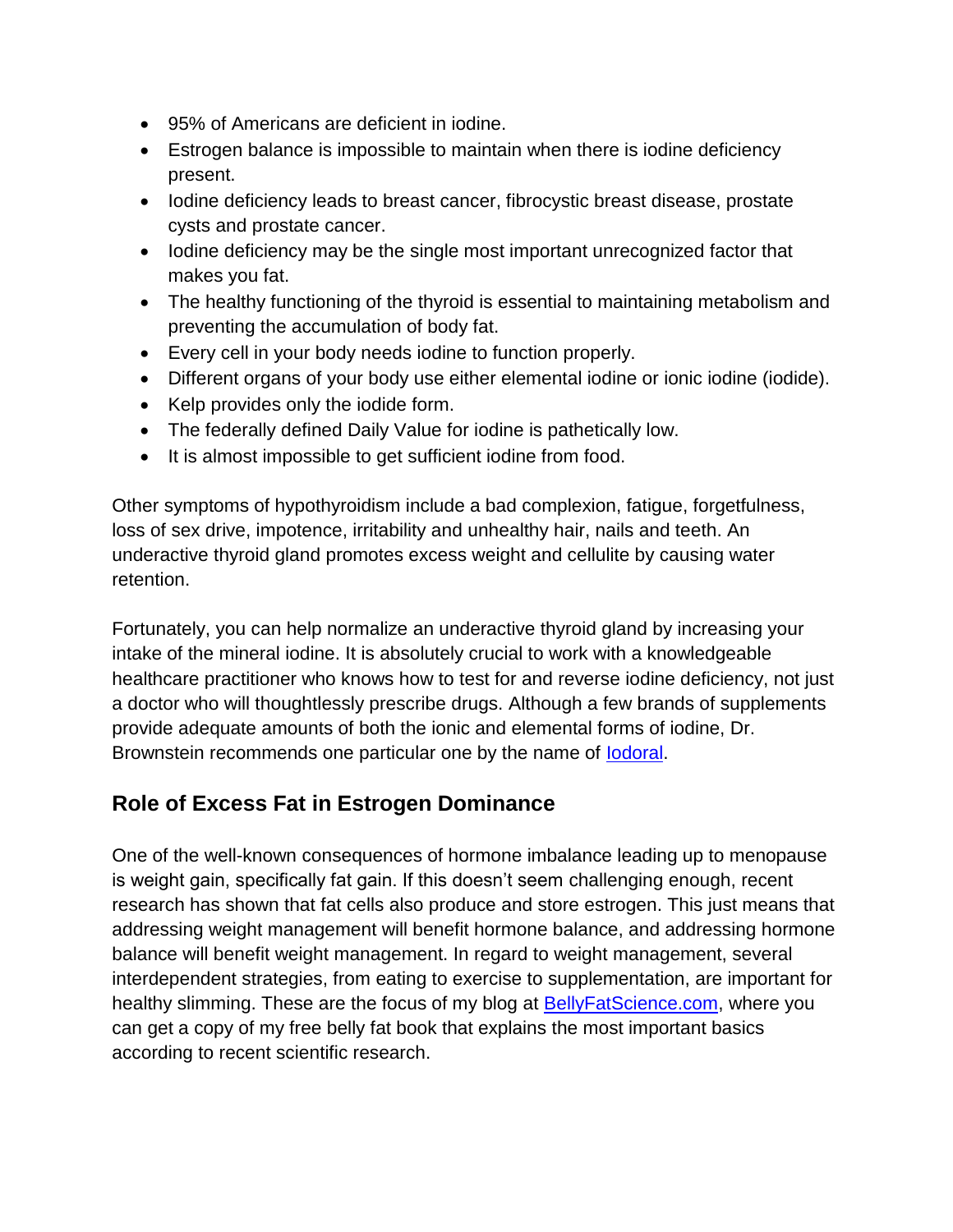#### **Help with Bone Health**

Bone health depends on a two-headed process that includes adding new bone cells as well as removing old ones. Drug companies have taken advantage of this process by creating bisphosphonate drugs (Fosamax, Boniva, Actonel) that prevent the removal of the old cells, thereby increasing bone mass. The net result of this strategy is that bones accumulate dead cells. The buildup of dead cells does, however, look good on a bone scan because the bone is denser (NOT stronger!). One of the consequences of these drugs is that they seem to be associated with loose teeth due to weakened jawbones. This is why women are warned to postpone the use of these drugs until after any dental work that they might be planning. Surveys also show that the incidence of hip fractures increases after 5 years of using these drugs.

#### **Minerals with Phytoestrogens**

Calcium for bone health must be in a balance with magnesium and other, minor minerals. The seemingly simple approach to promoting strong bones by supplementing with minerals is not as straightforward as it seems, even if it is accompanied by vitamin D. This is because calcium metabolism can be undermined by estrogen dominance and progesterone deficiency.

The key to bone health would seem to be in addressing hormone balance. Indeed, anything that you can do for balancing hormones will help. For this reason, calcium supplements that contain isoflavone phytoestrogens will be helpful. One new kind of isoflavone is especially useful for bone health. It is what chemists call a semi-synthetic substance, because it is modified from a natural source. Specifically, the soy isoflavone called daidzein is chemically changed into a substance called ipriflavone. Bone health supplements containing calcium, magnesium, vitamin D, ipriflavone, and a variety of other vitamins and minerals can be found in most nutrition stores. When looking for a top product, though, compare whatever you find with the ingredients list in the top product that I have found,  $+$  Cal  $+$  by Pure Encapsulations. You will be hard pressed to find a better one than that.

#### **Strontium: Miracle Bone Mineral?**

Strontium has been safely used as a medicinal substance for more than a hundred years. Research on its use for strengthening bones first appeared in the 1930s, and it was listed in the U.S. Dispensatory as late as 1955. The main property of strontium that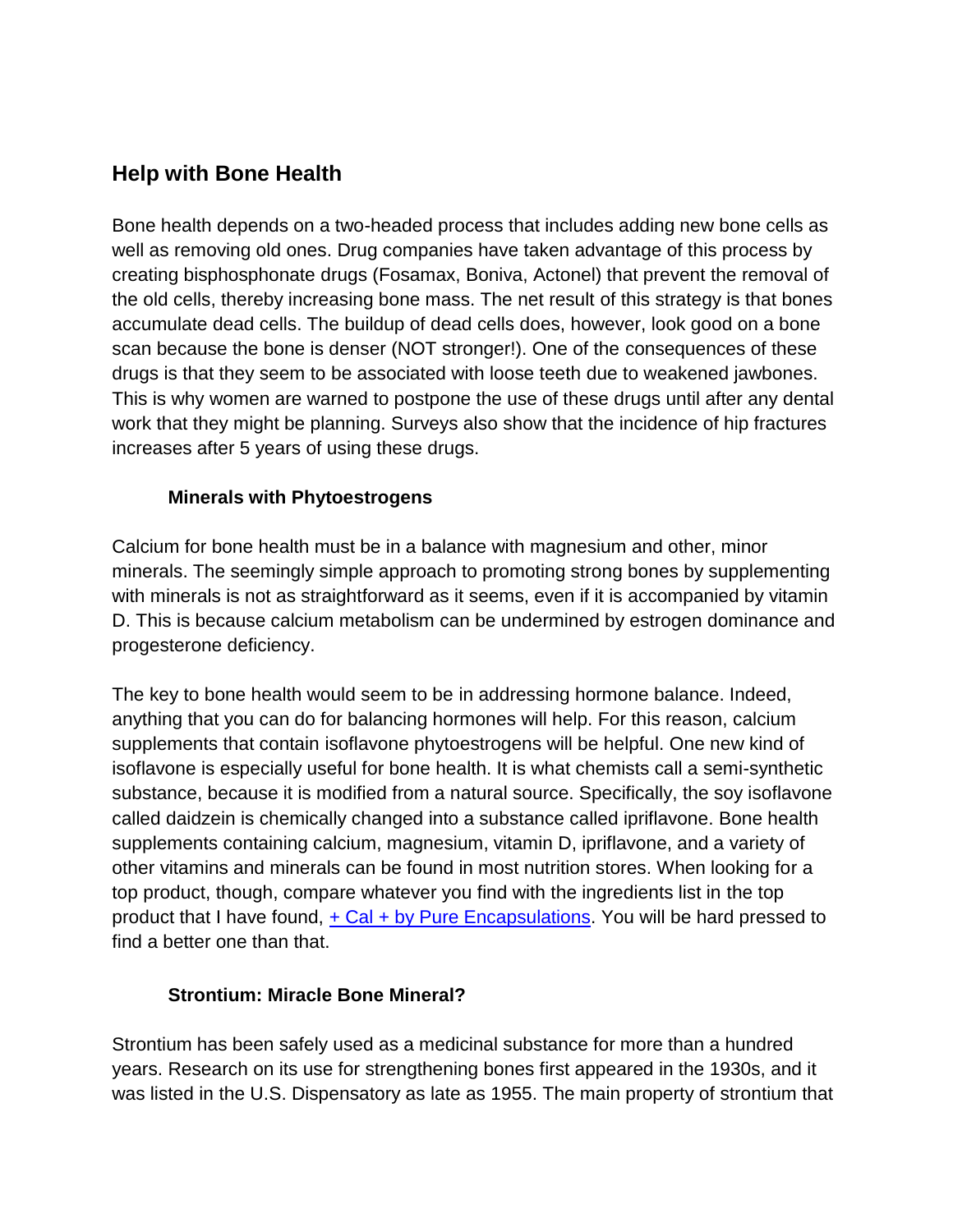makes it so valuable is its similarity to calcium. Although it is about twice the size of calcium, strontium is taken up into bones just as calcium is. The advantage of strontium is that it doesn"t do thousands of different things as calcium does. It just mostly goes into bones. In fact, a daily dose of strontium, in the form of strontium citrate, can be expected to have a measurable bone-strengthening effect within about 6 months.

The benefits of strontium for treating osteoporosis have not escaped mainstream medicine. It has just taken quite a bit of time for drug companies to invent a patentable form of strontium that could be developed as a prescription drug. Such a drug, with the chemical name of strontium ranelate, has already been in use for the past few years in some European countries. It is manufactured by a French pharmaceutical company, Servier, under the brand names Protelos or Protos. This same company was awarded a U.S. patent on May 8, 2007, on the synthesis of strontium ranelate. Stay tuned to this story, because it is only a matter of time before American doctors will be prescribing a wonderful "new" treatment for osteoporosis (that has already been known in its nonprescription form for more than three-quarters of a century!).

Strontium citrate is widely available in nutrition stores, from numerous manufacturers. As far as I can tell, they are all equally good. The one that we have at Doctors Nutrition Center is Strontium Citrate [by Pure Encapsulations,](http://doctorsnutritioncenter.com/shop/strontium-citrate-pure-encapsulations/) since this is the professional product line that is designed by and for physicians.

#### **Balancing the Master Hormone**

Okay, I have to admit that anti-aging is becoming a much more interesting topic to me as the years roll by. We baby boomers are driving the interest in this topic. It involves the Human Growth Hormone (HGH), which is the hormone that influences aging and all of the hormone changes that come with it.

First off, the term "anti-aging" partly refers to regaining health that has declined with age. Aging is now being referred to as a disease by some researchers, and the FDA has approved certain kinds of treatments for what are called "age-related disorders." Molecular biologists have discovered the causes of aging at the genetic level. Anthropologists have long noted that people in certain cultures around the world live much longer and healthier lives than we do in the U.S. Finally, all kinds of medical research now points to how we can live at least 30% longer and be disease-free and energetic almost right up to our last breath. No symptoms of menopause, no cardiovascular disease, no mental degeneration, no loss of eyesight or hearing, and no other typical problems that we have come to accept as signs of aging.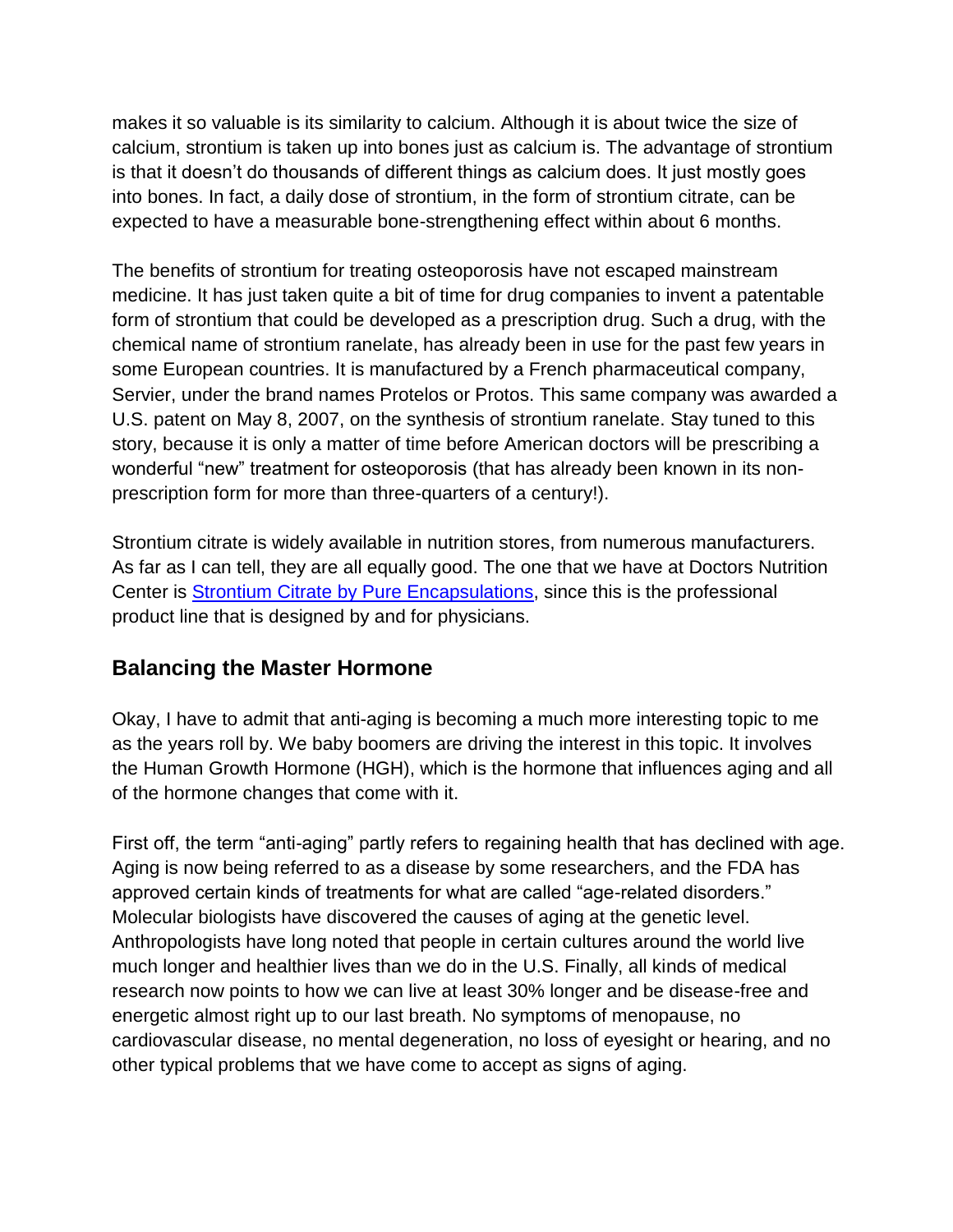HGH is truly the master hormone because whatever happens to your HGH levels shows up in just about every other aspect of your physical being. If you have plenty of circulating HGH, your health is probably excellent. If your HGH levels are declining, then your health is degenerating, making it very difficult to achieve any kind of hormone balance. The rate of degeneration corresponds to the rate of HGH dropoff.

The challenge you have with HGH is that it is like so many other hormones in that you make less of it when you age, starting at about age 25. Plenty of research now shows that injections of HGH, in the right amount and at the right frequency, reverse the socalled signs of aging by the equivalent of 20 years or more after a few months of treatment.

By the way, HGH is a protein, not a steroid. Many people confuse the two because they are mentioned in the same breath with the abuse of performance-enhancing drugs by professional athletes. Because HGH is a protein, with a very specific chain of 191 amino acids in just the right sequence, there are no synthetic equivalents like there are for natural steroids.

All commercial HGH is now made by bacteria that have been genetically engineered to include the human gene for HGH. Although it is identical with native HGH, the genetically engineered product is referred to as rHGH (for recombinant DNA). rHGH has emerged as a top anti-aging treatment, even though it is unavailable to most people due to its expense and to government regulations that restrict its use.

Fortunately, people can do a number of things to increase their own production and release of HGH naturally (i.e., without injections). A hard weightlifting session will cause a spike in HGH, as will a good night's sleep. Furthermore, several common amino acids, in sufficient doses, will also help out considerably. The two main amino acids that boost HGH levels are:

- L-arginine
- L-ornithine (as OKG, L-ornithine alpha-ketoglutarate

One of the best resources on the whole topic of HGH is Dr. Klatz' book, which I cited at the beginning of this report. Dr. Klatz is also the founder of the American Academy of Anti-Aging Medicine, which offers a huge amount of information on this subject.

CAUTION: You probably will not be surprised to know that the business of anti-aging is replete with charlatans. One thing I want to caution you about is that HGH is not available as a supplement in nutrition stores. You will, however, discover many products